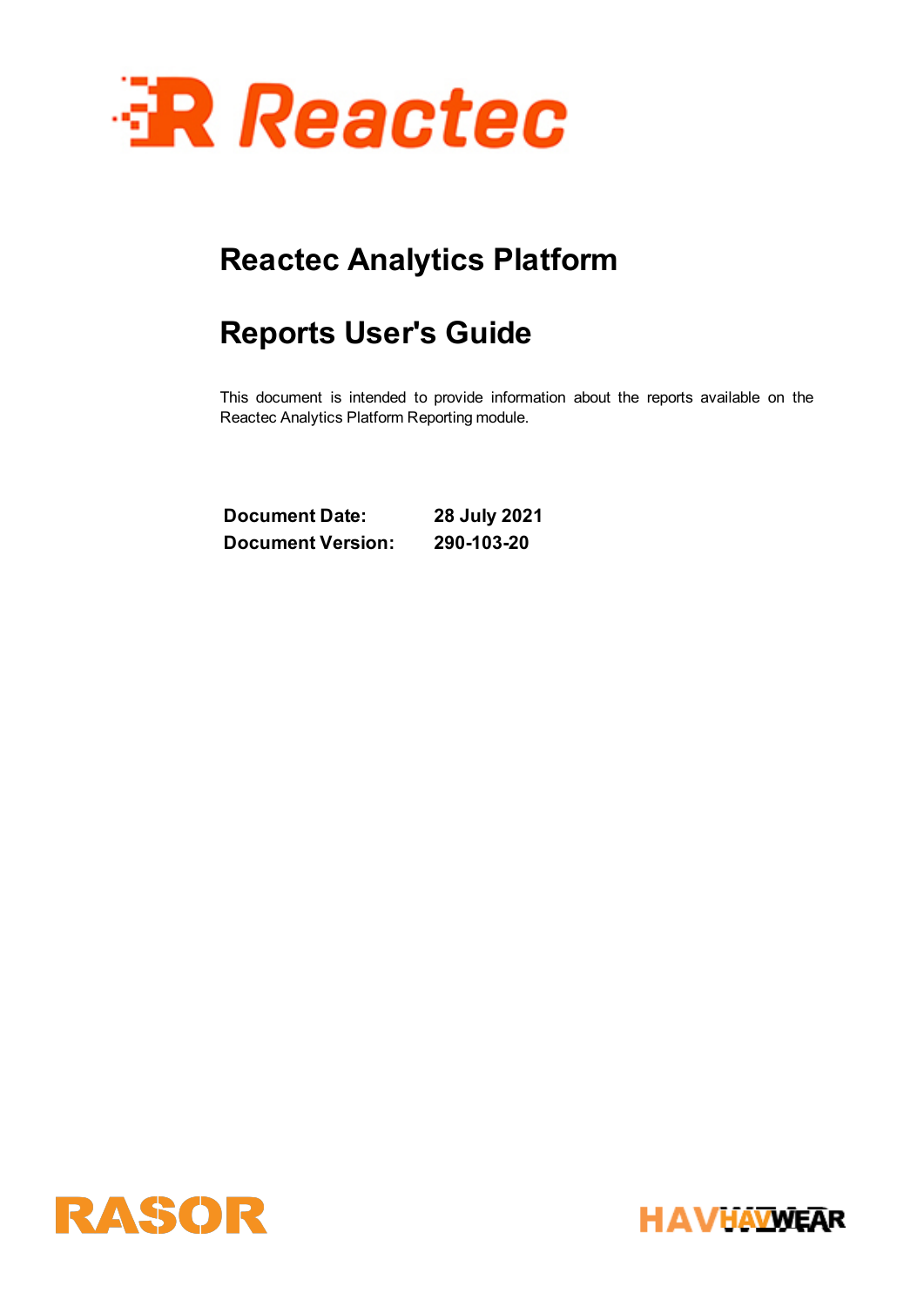#### **COPYRIGHT AND PROPRIETARY INFORMATIONS**

|            | Copyright © 2018 Reactec. All Rights Reserved. You must obtain prior written<br>permission for the republication or redistribution of any content.                                                                                                                                |
|------------|-----------------------------------------------------------------------------------------------------------------------------------------------------------------------------------------------------------------------------------------------------------------------------------|
|            | This user guide is protected by national and international copyright and other<br>laws. Unauthorised storage, reproduction, transmission and/or distribution of<br>this user guide, or any part of it, may result in civil and/or criminal proceedings.                           |
|            | Where this user guide and any associated documents refers to quotes and links<br>from the HSE please note that such public sector information is published by<br>the Health and Safety Executive and licensed under the Open Government<br>Licence $v$ 3.0.                       |
| TRADEMARKS |                                                                                                                                                                                                                                                                                   |
|            | Other product and company names in these materials may be trademarks or<br>registered trademarks of other companies, and are the property of their<br>respective owners. They are used only for explanation and to the respective<br>owners' benefit, without intent to infringe. |
| ADDRESS    |                                                                                                                                                                                                                                                                                   |
|            |                                                                                                                                                                                                                                                                                   |

Reactec Ltd. Vantage Point, 3 Cultins Road, Edinburgh, EH11 4DF

Registered in Scotland (no. SC221428).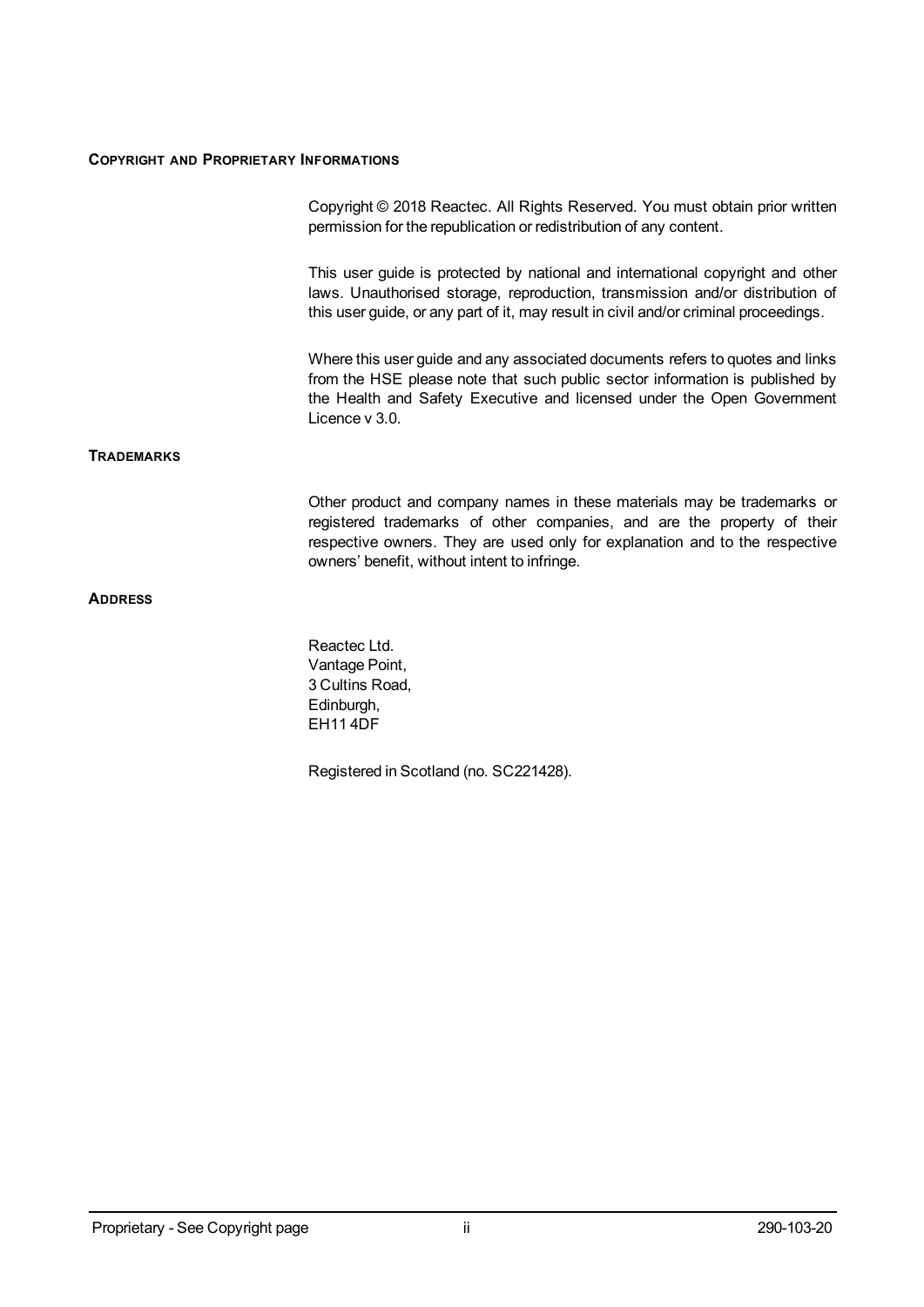### <span id="page-2-0"></span>**About this document**

|                          | This document is supplied as a part of the Reactec Analytics Platform.                                                                  |
|--------------------------|-----------------------------------------------------------------------------------------------------------------------------------------|
| <b>Intended Purpose</b>  | This document is intended to provide information about the reports available on<br>the Reactec Analytics Platform Software.             |
| <b>Intended Audience</b> | This document is intended for staff who want access to HAV exposure reports<br>or tool management reports.                              |
| <b>Conventions used</b>  | This guide uses the following formats for safety notices:                                                                               |
|                          | Indicates a hazardous situation which, if not avoided, could result<br>in death or serious injury.                                      |
|                          | Indicates a hazardous situation which, if not avoided, could result<br>in moderate injury, damage the product, or lead to loss of data. |
|                          | Indicates a hazardous situation which, if not avoided, may<br>seriously impair operations.                                              |

*Additional information relating to the current section.*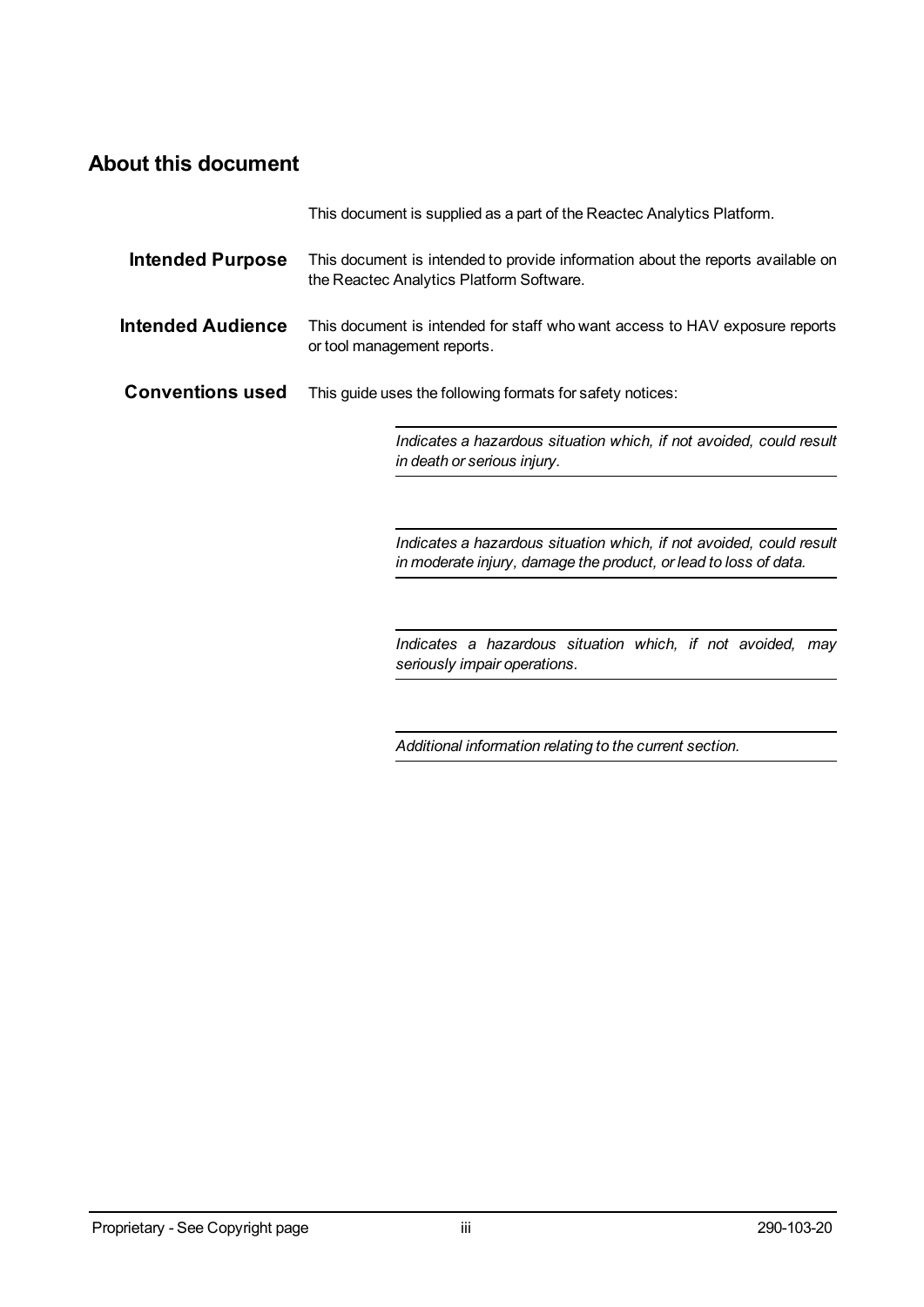### <span id="page-3-0"></span>**Contents**

# **Contents**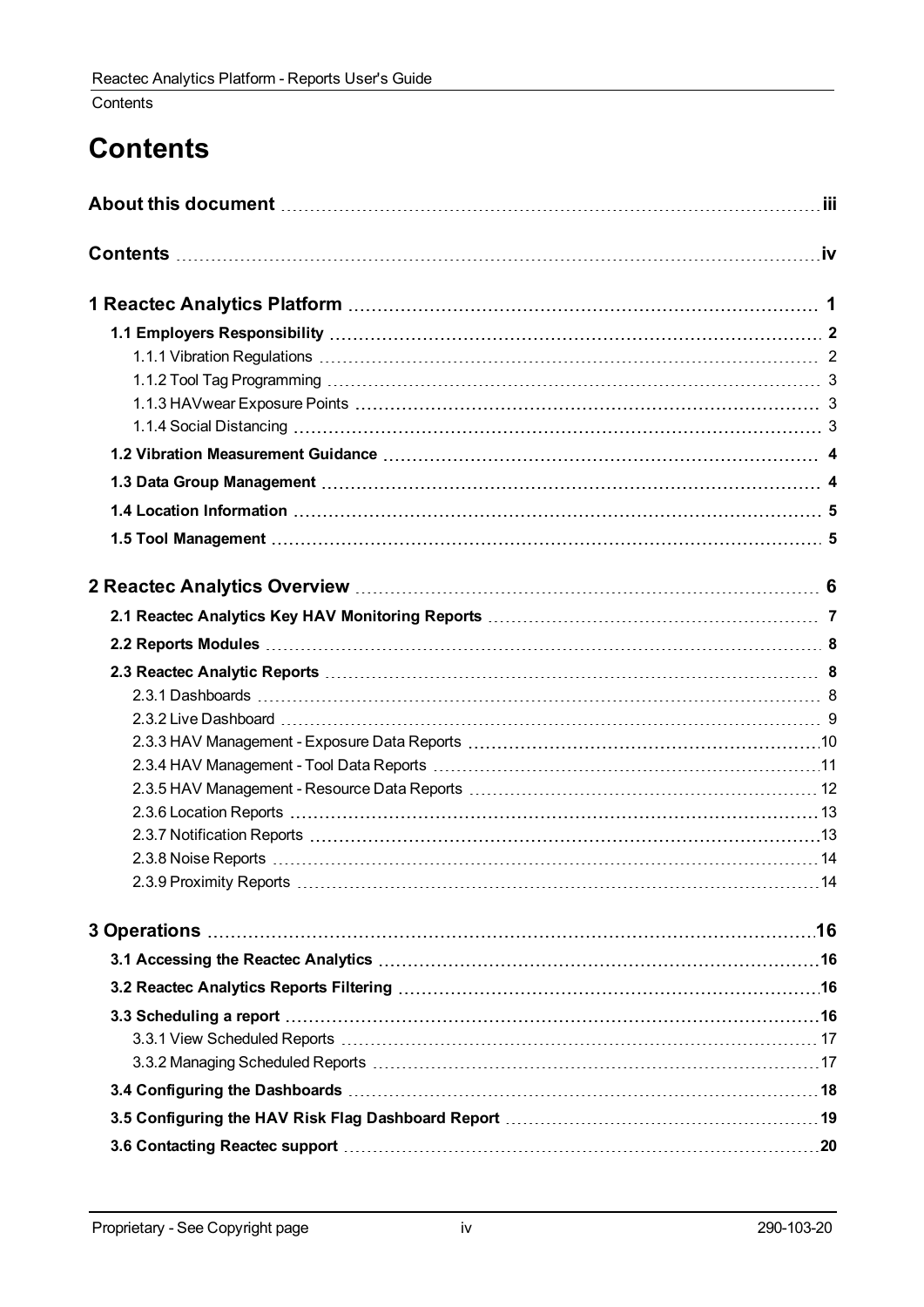# <span id="page-4-0"></span>**1 Reactec Analytics Platform**

The Reactec Analytics Platform is a group of hardware and software components which allow the collection, organisation and analysis of HAV (Hand Arm Vibration) exposure data, proximity data and other health risk data. There are different types of hardware as summarised below with all data captured, reported in the Reactec Analytics reporting software.

| <b>HAVwear System</b> | <b>RASOR System</b>      |
|-----------------------|--------------------------|
| <b>HAVwear</b>        | <b>RASOR</b>             |
| Docking Station       | Dual Charger             |
| HAVwear Tool Tags     |                          |
|                       | Operator ID Cards        |
|                       | <b>Analytics Reports</b> |



Figure 1: Reactec Analytics Platform data flow

HAV exposure data is collected and calculated during tool use by the HAVwear. A HAVwear can also collect data on the User's proximity to another Reactec device. A RASOR within 30m of any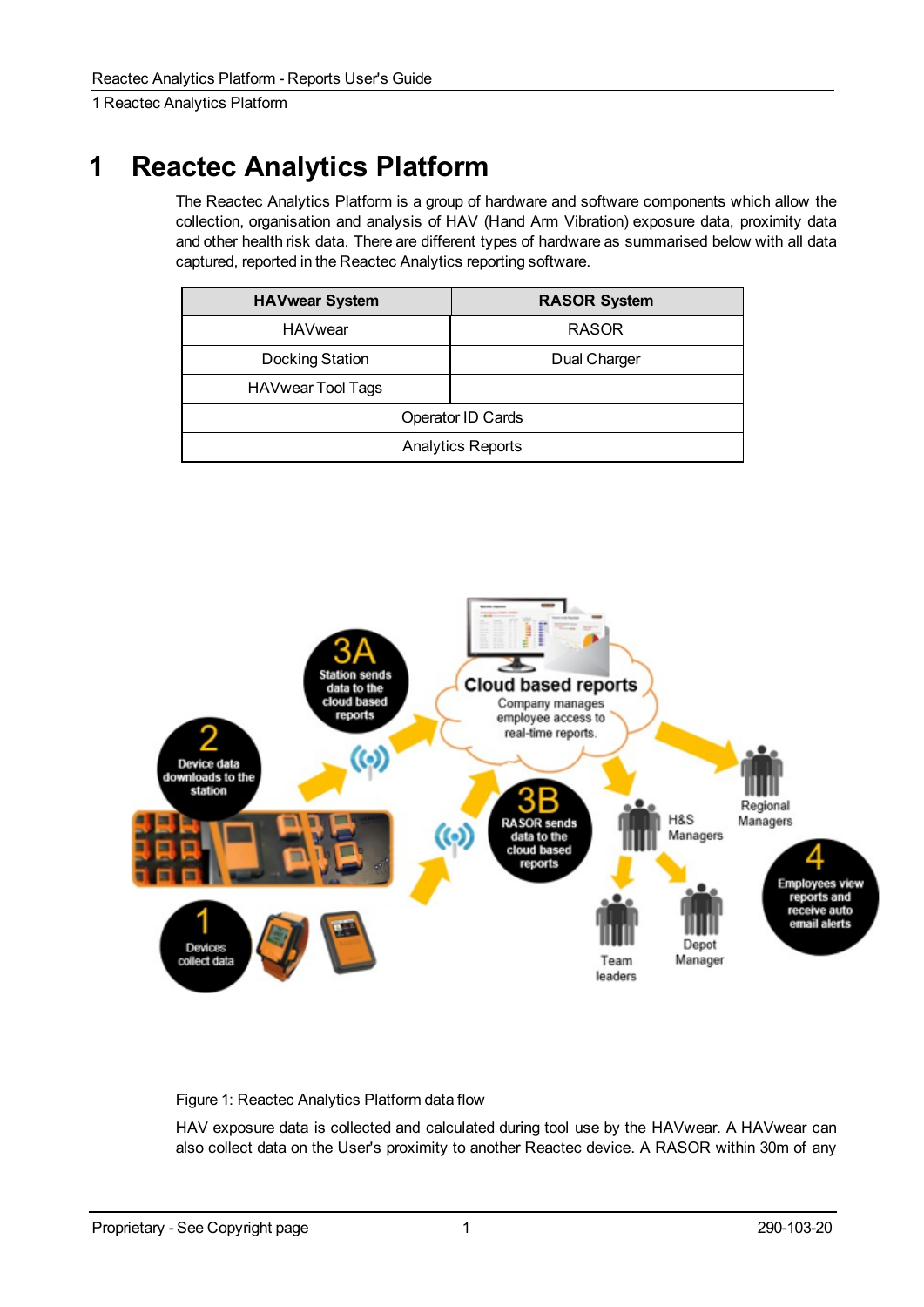HAVwear will gather HAVwear data on a regular basis. RASOR can also detect proximity to another Reactec device. Subject to appropriate agreements between Reactec and a supplier of other Bluetooth enabled health risk sensors such as noise, gas and dust, RASOR will also gather data from these devices on a regular basis when the devices have been assigned to the RASOR operator. Operators are informed of their HAV exposure and proximity status by a display and indicator lights on the HAVwear. The RASOR operator is advised of his and his colleagues exposure levels for all the devices the RASOR connects to and he has access rights to. At the end of each shift the operators return the HAVwear to a Docking station which collects the HAV exposure and proximity data. For RASOR users; at the end of each shift the operators return the HAVwear and RASOR to a Docking Station and or Dual Charger to collect the HAV exposure and proximity data and data from any other connected sensors.

The HAV exposure data, proximity data and other sensor data is transmitted to the Reactec Analytics where it can be analysed. The Reactec Analytics allows organisations to monitor HAV exposure levels, proximity behaviour and other health risk data trends, so enabling them to implement effective control measures.

## <span id="page-5-1"></span><span id="page-5-0"></span>**1.1 Employers Responsibility**

### **1.1.1 Vibration Regulations**

The traffic light systems employed in the Reactec Analytics Platform for the HAVwear indicator lights are related to the HSE Control of Vibration at Work Regulations 2005 (the Vibration Regulations).

The Vibration Regulations include an exposure action value (EAV) and an exposure limit value (ELV) based on a combination of the vibration at the grip point(s) on vibrating equipment and the time spent using it.

**EAV** - daily exposure to vibrations of 2.5 m/s<sup>2</sup> over 8 hours that represents a clear risk requiring management

Equivalent to 100 points

• **ELV** - daily exposure to vibrations of 5 m/s<sup>2</sup> over 8 hours that represents a high risk above which employees should not be exposed Equivalent to 400 points

*Individual operators may have modified EAV and ELV values based on their risk factors or historical vibration exposure. Organisations may also use alternative values to suit their policies.*

The HAVwear calculates and records the HAV exposure caused by operating the tool. The HAVwear display shows the number of points the operator has accumulated during a shift as they work with vibrating tools. In addition, a 3 colour-coded indicator show the operator's HAV exposure relative to their EAV and ELV .

| <b>GREEN</b> GO |      | Below EAV. Aim to stay in this region.                                                        |
|-----------------|------|-----------------------------------------------------------------------------------------------|
|                 |      | <b>AMBER</b> BE AWARE EAV exceeded. Reduce tool usage, share workload – supervisors on alert. |
| <b>RED</b>      | STOP | ELV exceeded. Stop using hand-held power tools.                                               |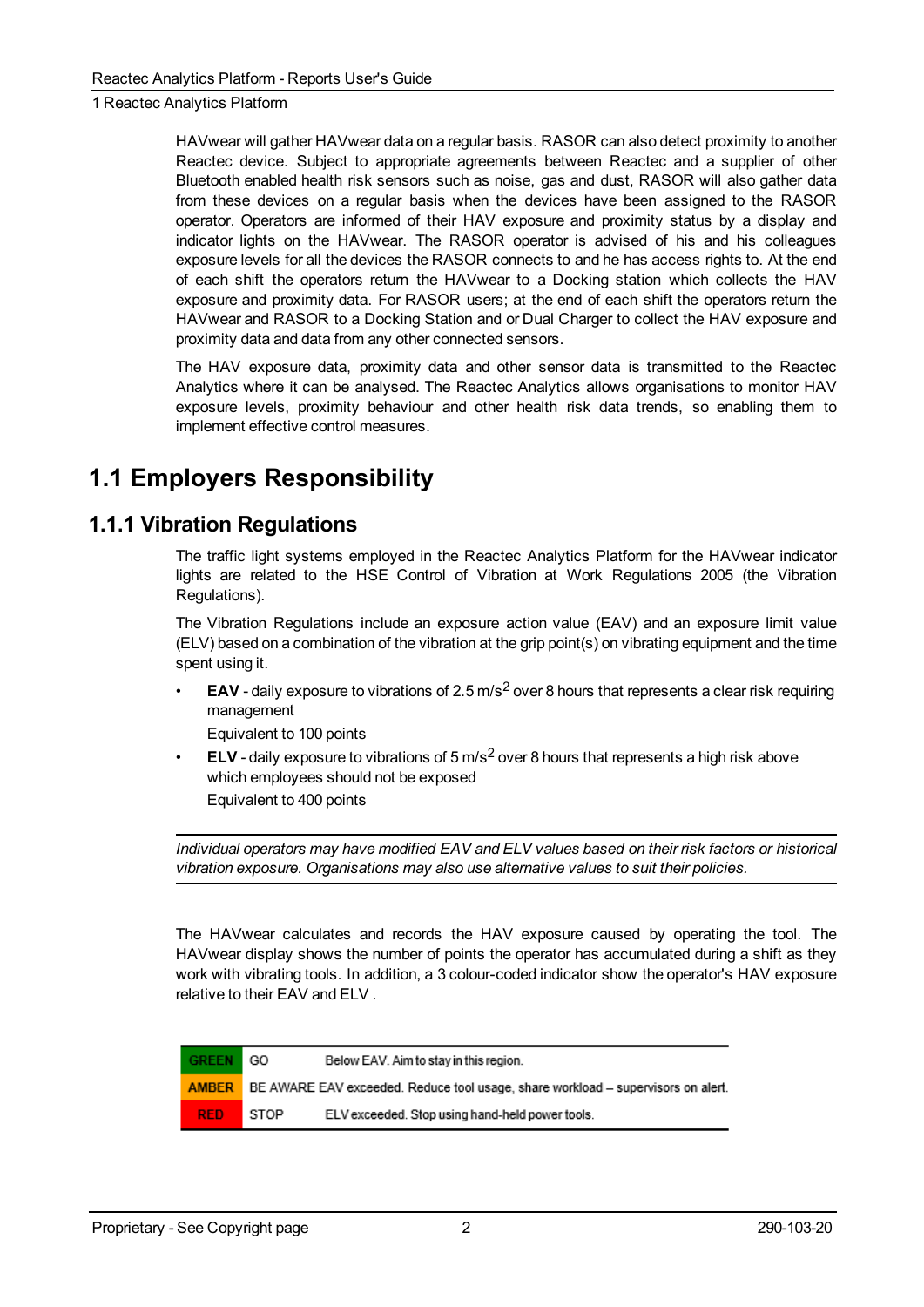Figure 1: HAVwear Indicators

### <span id="page-6-0"></span>**1.1.2 Tool Tag Programming**

It is the employer's responsibility to adhere to legal requirements applicable to workplace health and safety and to determine vibration magnitudes that are representative of the actual vibration emissions applicable during tool use. Further detailed information is available on the HSE web site: http://www.hse.gov.uk/foi/internalops/fod/inspect/hav.pdf

Commonly there are two sources of vibration data to use for the purpose of calculating HAV exposure points;

• The published Manufacturer's data, or

• Vibration measurements taken by a competent person in the workplace.

Manufacturer's test methods may not represent the levels in the workplace and measurement results can be highly variable. In either case, the employer is responsible for determining the most appropriate vibration magnitude to use in a HAV risk assessment, considering the influence of factors such as tool vibration magnitude variation over time, tool vibration magnitude variation by specific task, tool vibration magnitude variation by user, and correct maintenance of tools and accessories.

### <span id="page-6-1"></span>**1.1.3 HAVwear Exposure Points**

HAVwear calculates exposure points using the HSE points system as explained on the HSE website: http://www.hse.gov.uk/vibration/hav/regulations.htm

The HAVwear calculates vibration "exposure points" based on two methods.

**1. Tool Exposure Points (TEP)** - the length of time a tool is in use (trigger time) and the vibration value that is programmed on the HAVwear Tag, It is therefore important that the employer programs the HAVwear Tag with a vibration value that is representative of the actual vibration emission of the tool over time. This should take into account the specific tasks it is used for and other parameters that may cause variation.

**2. Sensed Exposure Points (SEP)** - HAVwear has an internal capability based on the use of a triaxial accelerometer to sense the vibration magnitude at the point to which the HAVwear is attached to the wrist. This vibration magnitude is not compliant to the ISO standard BS EN ISO 5349 as the standard defines methods required to make measurements on a tool. Concurrent tool testing can be used to determine if the HAVwear data is comparable with an ISO5349 evaluation of a tool on a periodic basis. The HAVwear uses the HSE calculation methodology to calculate Sensed Exposure Points based on the - the length of time a tool is in use (trigger time) and the vibration magnitude sensed by the HAVwear during use. This functionality is included for customers to determine if the sensed vibration is a more realistic representation of the risk experienced by the tool user than the static data programmed in the tool tag.

*The employer of the tool user is responsible for determining if the HAVwear SEP is a safe estimate of the risk faced by their employees should they use this data to manage their employee's risk*

### <span id="page-6-2"></span>**1.1.4 Social Distancing**

The SAFE-DISTANCE feature has been introduced to help employers manage the movements of their employees in line with Government guidance on social distancing. For example employers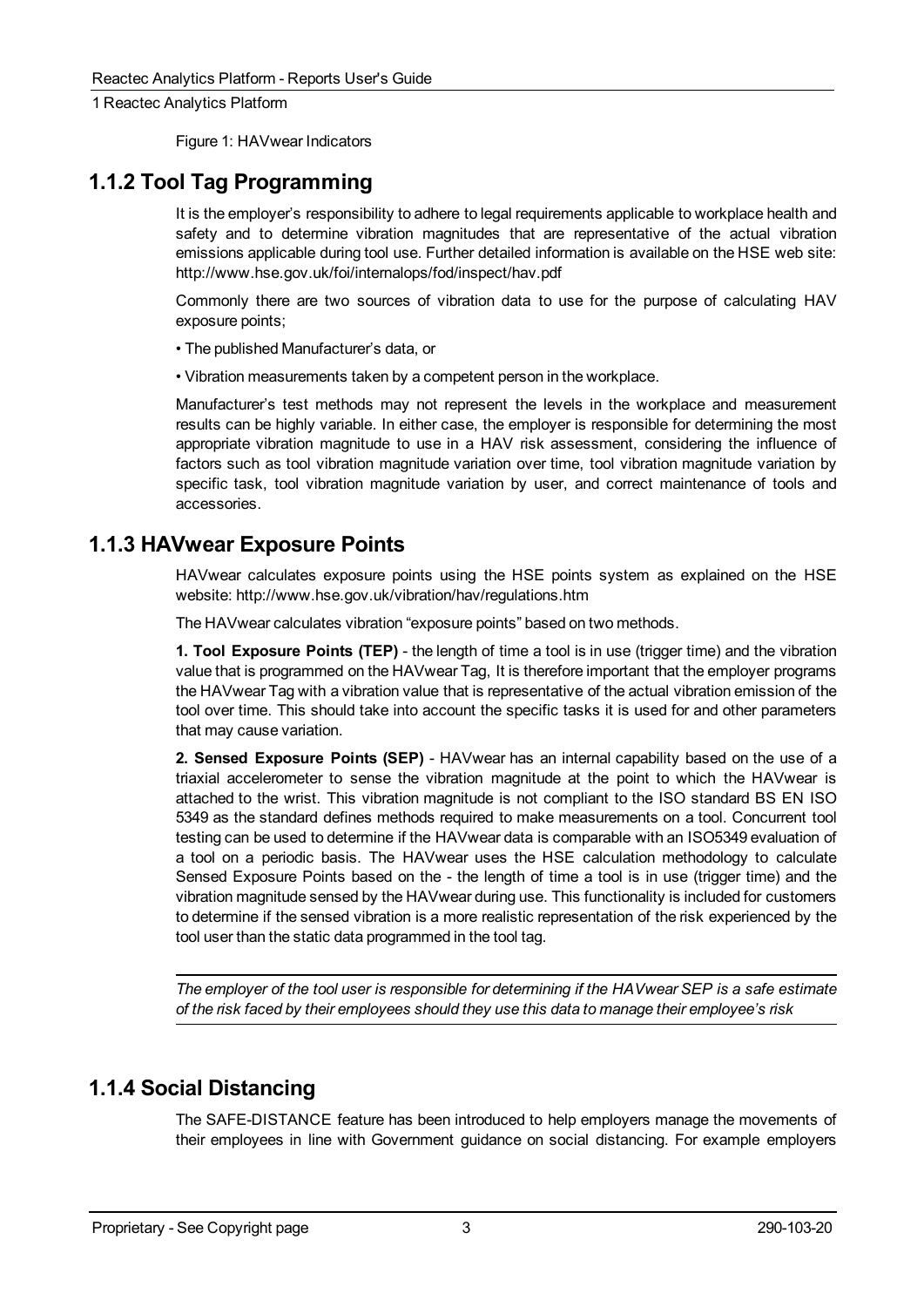should plan work to ensure workers minimise the opportunity to be within close proximity and the time which can be spent within close proximity to colleagues. . As much as possible, keep groups of workers working together in teams that are as small as possible (cohorting).

SAFE-DISTANCE is designed to indicate when two Reactec devices are likely to have come within an unsafe distance of each other for a period of time that indicates they are not Social Distancing therefore potentially putting themselves at risk. SAFE- DISTANCE includes functionality to designate employees as belonging to a cohort, resulting in their proximity time as being recorded but not causing device alerts and areas to be designated as SAFE ZONES, whereby when within this SAFE ZONE, any detections of other devices would not be recorded as they would be regarded as false detections.

*The employer is responsible with implementing social distancing policies. SAFE-DISTANCE is an aid to provide auditable confidence of employee adherence to policy.*

## <span id="page-7-0"></span>**1.2 Vibration Measurement Guidance**

Reactec report the "sensed" data from the HAVwear within the Reactec Analytics Platform because the data collected at the point of attachment of the HAVwear to the tool operator's wrist can be useful for the following:

- To indicate a more representative vibration exposure
- Identify tool tagging errors as indicated by large variations to tool tag values
- Monitor the wearing of tools as indicated by changing measured values with time
- Identify potential operator misuse or unsafe use of tools as indicated by large variations to the tool tag data and or large variations between operators using the same tool
- Assess tool tag programmed values for appropriateness to the actual use of the tool.

## <span id="page-7-1"></span>**1.3 Data Group Management**

To help analyse and report on operator HAV exposure, HAV data can be organised into groups to create granular reports. The Reactec Analytics can filter all reports to allow viewing of HAV data by Group, Region and/or Division.

Data can be assigned to Groups to reflect these relationships, for example, by project. You can capture additional levels of organisation by categorising Groups by Region and Division. There is no hierarchy between Regions and Divisions.

An organisation works on civil engineering projects throughout the UK. Management responsibility is organised by region and project type. Therefore, the management requires HSE reports for individual projects as well as for each region and project type.

This can be described by the following organisational units:

- Organisation Regions: for example, Scotland, Northern Ireland, England, Wales
- Organisation Divisions: for example, Roads, Rail, Demolition
- Individual projects split across locations

To produce the required Reports for this organisational structure using the Reactec Analytics Platform, you can set up the Reactec Analytics in the following manner: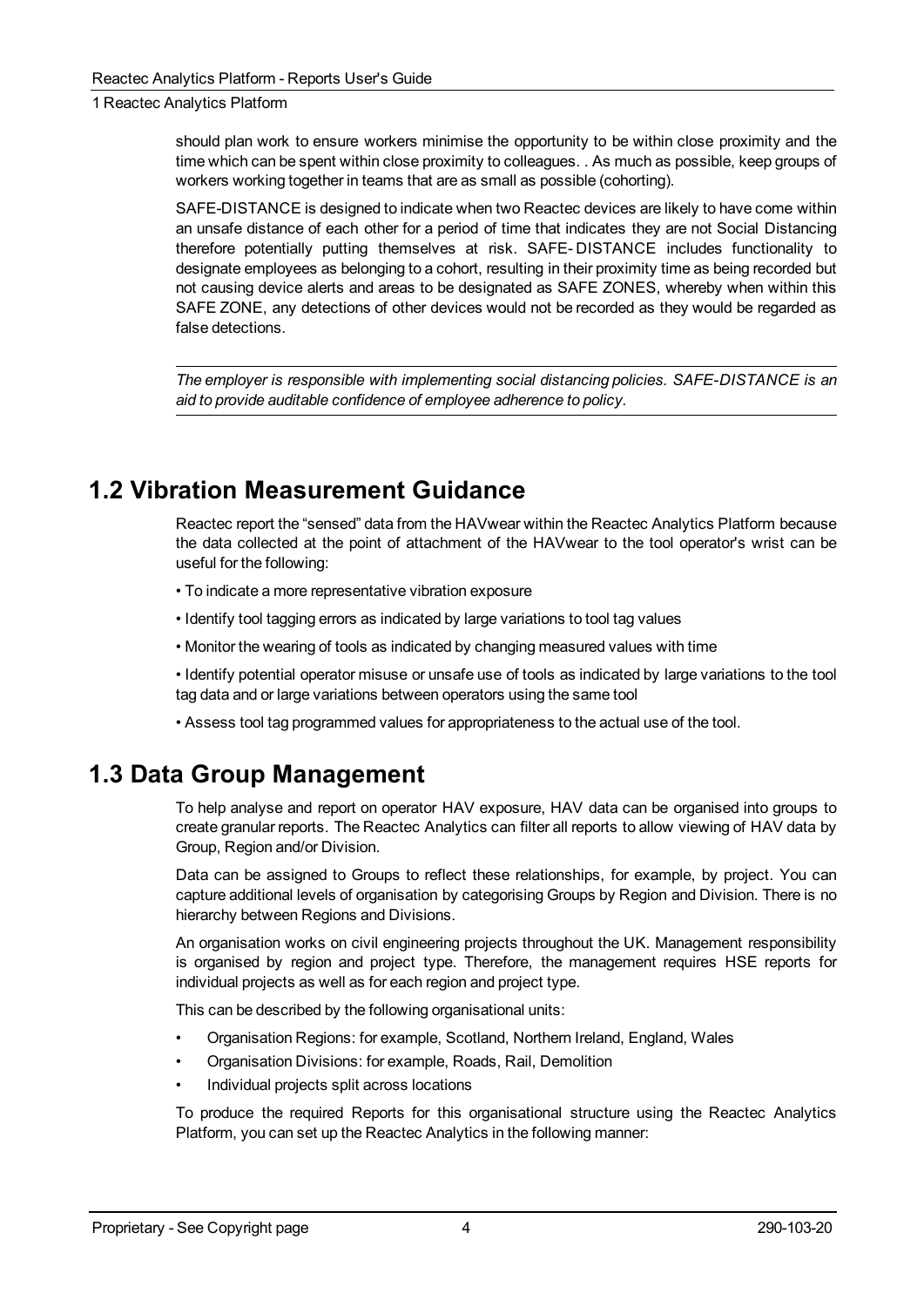- 1. Create a Group for each project.
- 2. Assign operators or Docking Stations to the appropriate Group.
	- This ensures that HAV risk assessment exposure data for operators working on a project is assigned correctly, regardless of their location.
- 3. Create Divisions for each of the project types,and categorise the Groups (projects) to the appropriate Division.
- 4. Create Regions for each of the UK regions, and categorise the Groups (projects) to the appropriate Region.

Reports can now be run by filtering on parts of this organisation as required by management.

| Group     | <b>Organisation Region</b> | <b>Organisation Division</b> |
|-----------|----------------------------|------------------------------|
| Project A | Scotland                   | Road                         |
| Project B | Scotland                   | Rail                         |
| Project C | Northern Ireland           | Road                         |
| Project D | England                    | Demolition                   |
| Project E | England                    | Rail                         |
| Project F | Wales                      | Road                         |

#### **Table 1 Example of Group categorisation**

*► For more information on setting up a group structure see section Creating a Group in the SW Administration Guide*

## <span id="page-8-0"></span>**1.4 Location Information**

If a RASOR device is used by operators while using HAVwear, the RASOR will collate location information using GPS technology to associate the exposure data with a specific location. When collecting data from nearby colleagues the RASOR records the location of the RASOR user at the time it receives data from the colleagues' HAVwear device.

*GPS technology only operates successfully outside of buildings.*

## <span id="page-8-1"></span>**1.5 Tool Management**

To help analyse and report on tool performance, utilisation and to support maintenance schedules the Analytics Reports categorises tools into tool families and tool types. The HAVwear tracks trigger time activity to provide the data which reports tool use by manufacturer, tool family and tool type. The Reactec Analytics has a fixed list of tool families and tool types for organisations to categorise tools against.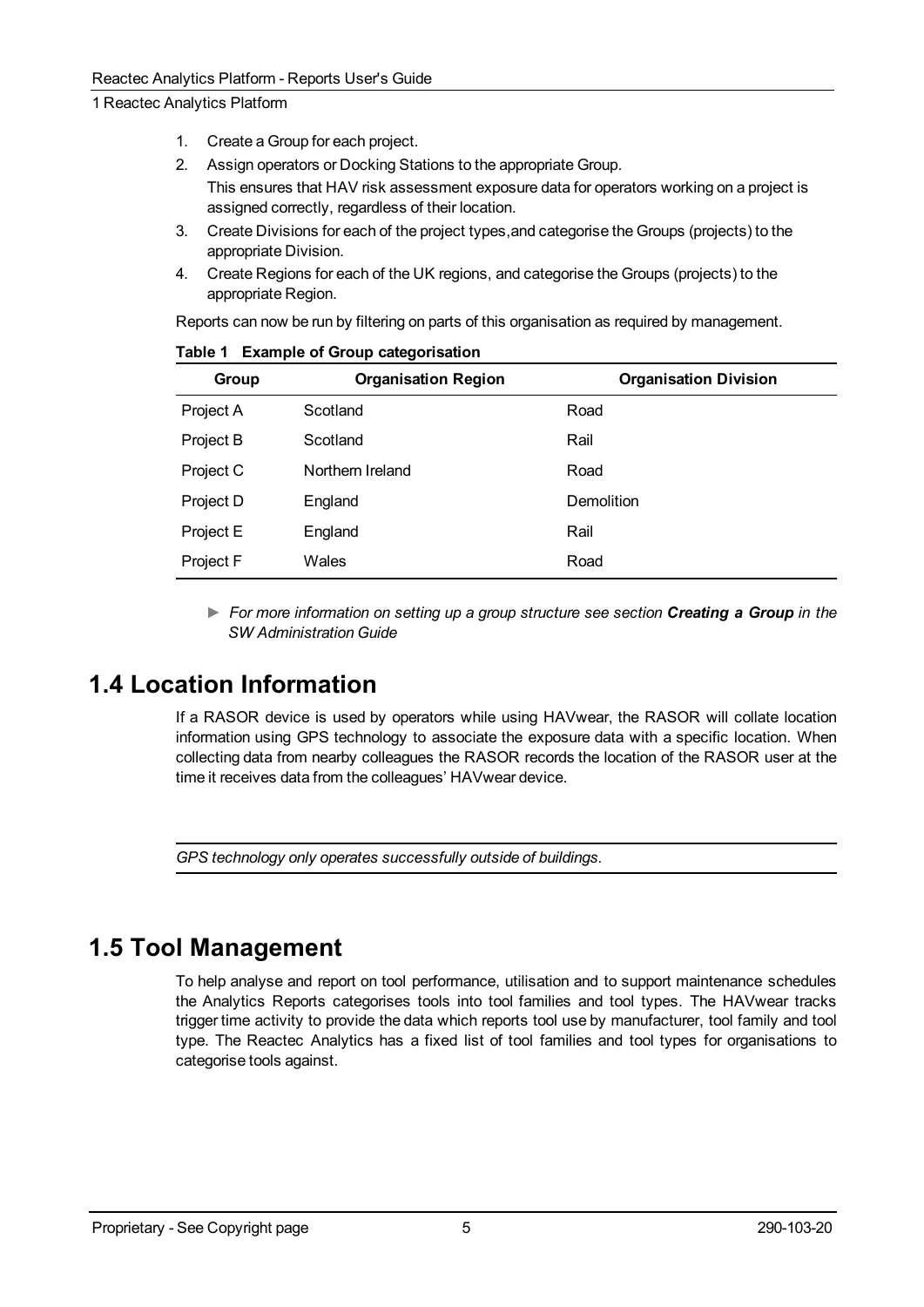<span id="page-9-0"></span>The Reactec Analytics is a cloud-based software application with multiple functions to support the analysis and reporting of HAV risk assessment exposure data and social distance breaches collected by HAVwear and data gathered by RASOR devices. The Reactec Analytics provides fully auditable and tamper proof data management, allowing Users to view a wide variety of online reports and manage the monitored risk.

- View Live collated exposure data and employee location.
- Assess daily HAV exposure trends and KPI's from specific teams to company-wide activity.
- Monitor Alerts and Alarms from daily activities.
- Monitor social distance proximity detections
- Track third party sensor exposure trends and KPI's.
- View reports by Division, Region or other categorisations, for example, by project.
- Email or download reports as PDF documents.
- Record interventions and control measures to support risk management.

|                                                              | Dashboards - | $HAVS -$ Tools $\sim$      | Resources +      | Location =   | Notifications =      | Noise $-$ | Proximity -  |
|--------------------------------------------------------------|--------------|----------------------------|------------------|--------------|----------------------|-----------|--------------|
| You have a subscription that has expired View Subscriptions  |              |                            |                  |              |                      |           |              |
| ⊕<br>Any Region                                              | v            | Any Division               |                  | $\checkmark$ | <b>2.8</b> Any Group |           | $\checkmark$ |
| Help                                                         |              |                            |                  |              |                      |           |              |
| There are 4 report email(s) scheduled for this report (View) |              |                            |                  |              |                      |           |              |
| Dashboard Help                                               |              |                            |                  |              |                      |           |              |
| 12 months 05/02/2020 to 04/02/2021                           |              |                            |                  |              |                      |           |              |
|                                                              |              | Operator Exposure (TEP)    |                  |              |                      |           |              |
|                                                              | $EAV - 29$   | $ELV - 62$                 | <b>BAV - 798</b> |              |                      |           |              |
|                                                              |              | <b>B</b> EAV<br><b>BAV</b> | $\bullet$ ELV    |              |                      |           |              |
|                                                              |              |                            |                  |              |                      |           |              |

#### **Figure 1: User interface**

Employees require a Reactec Analytics user account to access the system. Four types of user account are available:

- Report View reports and set up own alerts (no ability to add or amend any information within the Reactec Analytics.)
- Group Administrator Manage Users, Operators, Asset Administration (Hardware & Tools), Manage Data, Control Measures and Interventions for specified groups.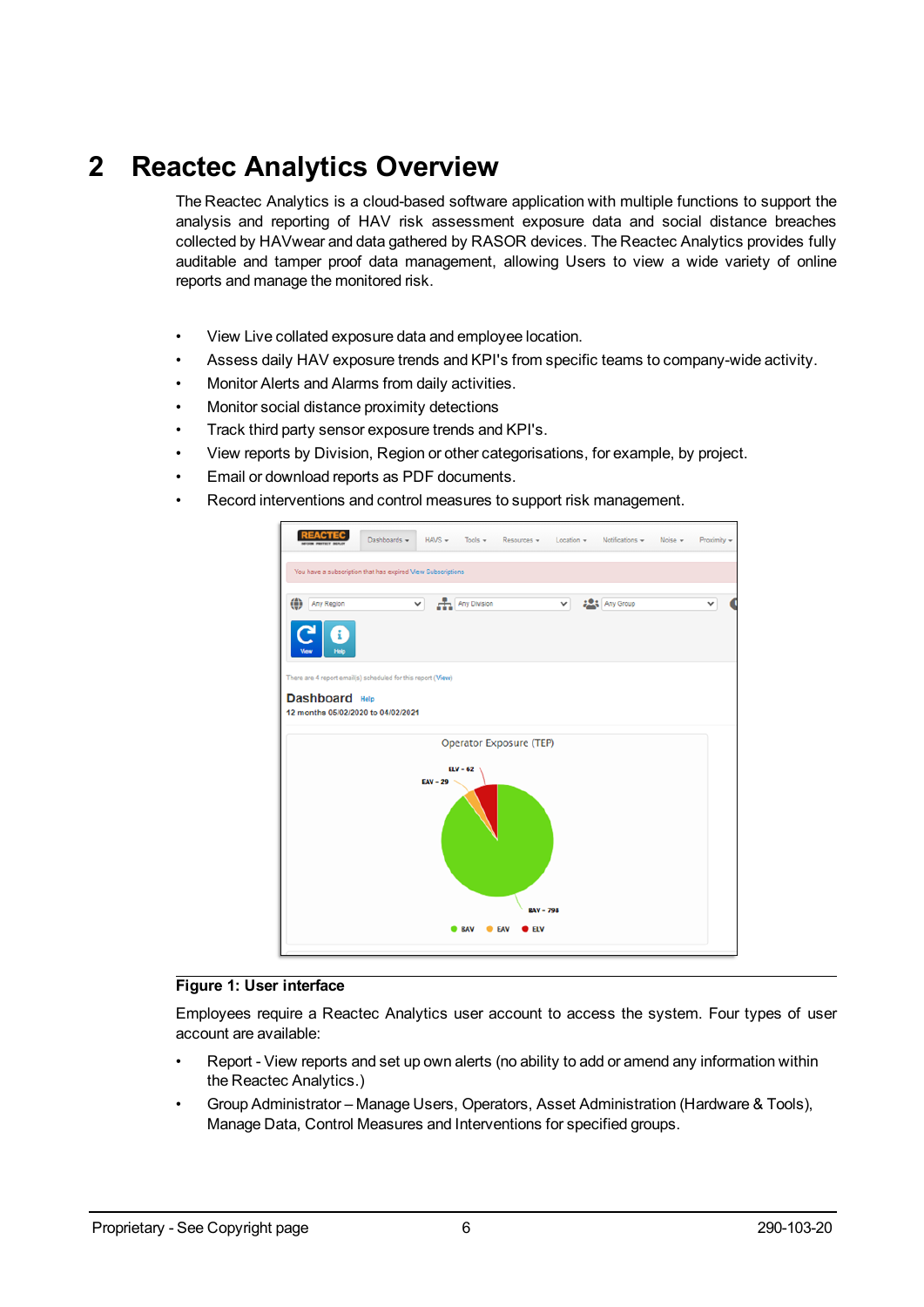• Administrator – In addition to the above, manage all Users accounts, all Groups, Permissions, HAV Options and Export Data

In addition to the above, an Administrator can give any User, access to the HAVwear SEP data reported in the Reactec Analytics.

User access can be restricted by Reports module and Groups. Users require an Administrator or Group Administrator user account to manage users.

## <span id="page-10-0"></span>**2.1 Reactec Analytics Key HAV Monitoring Reports**

Please see the table below for a summary of the key HAV Monitoring reports from the Reactec Analytics.

| Report                                                                      | Purpose                                                                                                                                                                       | <b>Users</b>                                                                                                                                                                                                                                                                                                                                                                                                                                                                                                                                                               | Frequency                              |
|-----------------------------------------------------------------------------|-------------------------------------------------------------------------------------------------------------------------------------------------------------------------------|----------------------------------------------------------------------------------------------------------------------------------------------------------------------------------------------------------------------------------------------------------------------------------------------------------------------------------------------------------------------------------------------------------------------------------------------------------------------------------------------------------------------------------------------------------------------------|----------------------------------------|
| Dashboard                                                                   | Gain a summary assessment<br>of HAV exposure per-<br>formance                                                                                                                 | All levels of operational and Health & Safety<br>Management.                                                                                                                                                                                                                                                                                                                                                                                                                                                                                                               | Monthly<br>/Quarterly/Annually         |
| Operator<br>Daily Expos-<br>ure                                             | Immediate intervention for<br>over exposed employees and<br>exposure levels exceeding<br>risk assessment plans.                                                               | Immediate line operational and Health & Safety Daily/Weekly<br>Management.                                                                                                                                                                                                                                                                                                                                                                                                                                                                                                 |                                        |
| Operator<br>Average<br>Exposure                                             | Identify most at risk employ-<br>ees and effectiveness of work Management.<br>rotation plans                                                                                  | All levels of operational and Health & Safety                                                                                                                                                                                                                                                                                                                                                                                                                                                                                                                              | Weekly/Monthly /<br>Quarterly/Annually |
| <b>Top Tool</b><br>Exposure                                                 | Identify tools whose use is<br>creating highest exposure<br>lrisk.                                                                                                            | Immediate line operational and Health & Safety<br>Management. Mid level managers responsible<br>for tool procurement policies.                                                                                                                                                                                                                                                                                                                                                                                                                                             | Monthly/Quarterly/<br>Annually         |
| Tool Vibra-<br>tion Trends                                                  | For tools whose use is cre-<br>ating the highest exposure<br>risk. Analyse the vibration per-<br>formance over time and<br>users.                                             | Immediate line operational and Health & Safety Monthly/Quarterly/<br>Management.                                                                                                                                                                                                                                                                                                                                                                                                                                                                                           | Annually                               |
| ure Analysis<br>*Only appro-<br>priate if con-<br>trol measures<br>recorded | measures of HAV exposure<br>performance over time<br>against target exposure<br>levels.                                                                                       | Control Meas-Track effect of input of control All levels of operational and Health & Safety<br>Management.                                                                                                                                                                                                                                                                                                                                                                                                                                                                 | Quarterly/Annually                     |
| Workforce<br>Contact                                                        | Report by operator of number<br>of days monitored, total and<br>average contact time and the<br>number of contact Instances<br>identified as short, moderate<br>or sustained. | Identify employees or operations resulting in<br>poor levels of social distancing to develop inter-<br>vention measures. Action buttons allow an ana-<br>lysis for each individual of the key times of the<br>day for contact or the key individuals. Contact<br>instances within the same day with the same<br>person are aggregated in the RAG (Red,<br>Amber, Green), Short, Moderate and Sustained<br>reporting, therefore if two individuals have two<br>short interactions but the combined time is<br>moderate, this will be reported as one moderate<br> instance. | Daily/Weekly                           |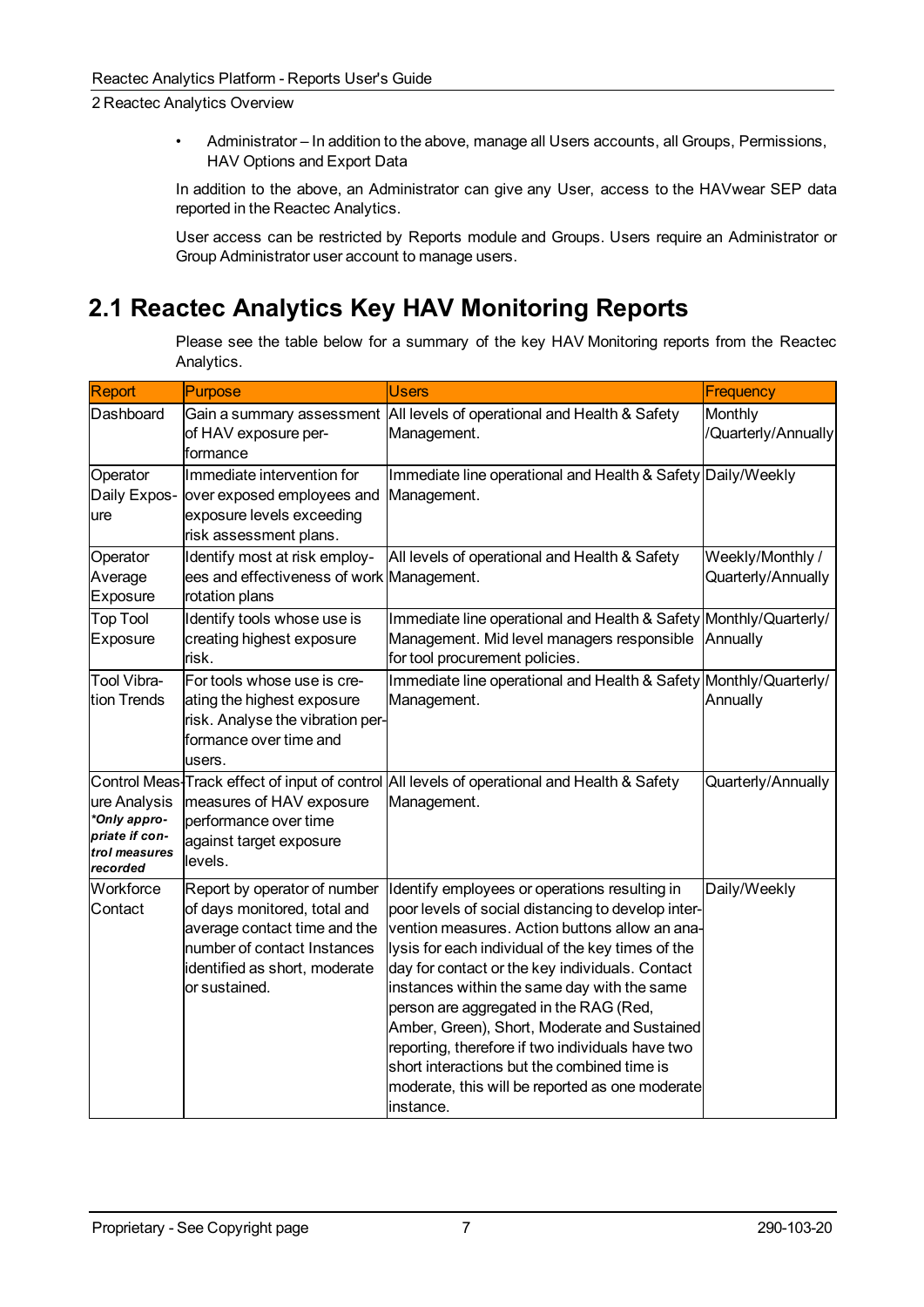### <span id="page-11-0"></span>**2.2 Reports Modules**

The Reports modules are accessible from the toolbar in the Reactec Analytics and are used to view information about operator HAV exposure and tool usage. This allows analysis, monitoring of policies and planning and where required, recording of any actions that need to be taken.

Reports modules are of seven types :

- **HAV** Reports operator HAV exposure data.
- **Tools** Reports tool usage and behaviour.
- **Resources** Detailed reports on Resource use.
- **Location** Reports the GPS location data collected by RASOR devices.
- **Notifications** Reports the Alerts and Alarms communicated to the Reactec Analytics.
- **Noise** Reports operator Noise exposure data.
- **Social Distancing** Reports operatot social distance proximity detection data.

## <span id="page-11-1"></span>**2.3 Reactec Analytic Reports**

Please see the tables below for a summary of the all reports from the Reactec Analytics.

### <span id="page-11-2"></span>**2.3.1 Dashboards**

| Report                | <b>Description</b>                           | Use.                                           | <b>Frequency</b>  |
|-----------------------|----------------------------------------------|------------------------------------------------|-------------------|
|                       | Operator Exposure General management report  | Review trend of overall HAV exposure and       | Monthly/Quarterly |
|                       | (Available for TEP to show the exposure dis- | the impact of either exposure reduction        |                   |
| and SEP)              | tribution for a date range.                  | activity and or levels of workload in relation |                   |
|                       |                                              | to average exposure levels.                    |                   |
| Basestation /         | Pie chart of hardware activity               | Monitor hardware activity                      | Monthly/Quarterly |
| Docking Station       | <b>llevels</b>                               |                                                |                   |
| <b>Current Status</b> |                                              |                                                |                   |
| Annual Total HAV      | Column chart of annual days                  | Review levels of activity RAG'd to HAV         | Monthly/Quarterly |
| Exposure              | <b>Imonitored</b>                            | <b>thresholds</b>                              |                   |
| Threshold (Avail-     |                                              |                                                |                   |
| lable for TEP and     |                                              |                                                |                   |
| SEP)                  |                                              |                                                |                   |
| Average HAV           | Graph of current and prior                   | Review trend of overall HAV exposure           | Monthly/Quarterly |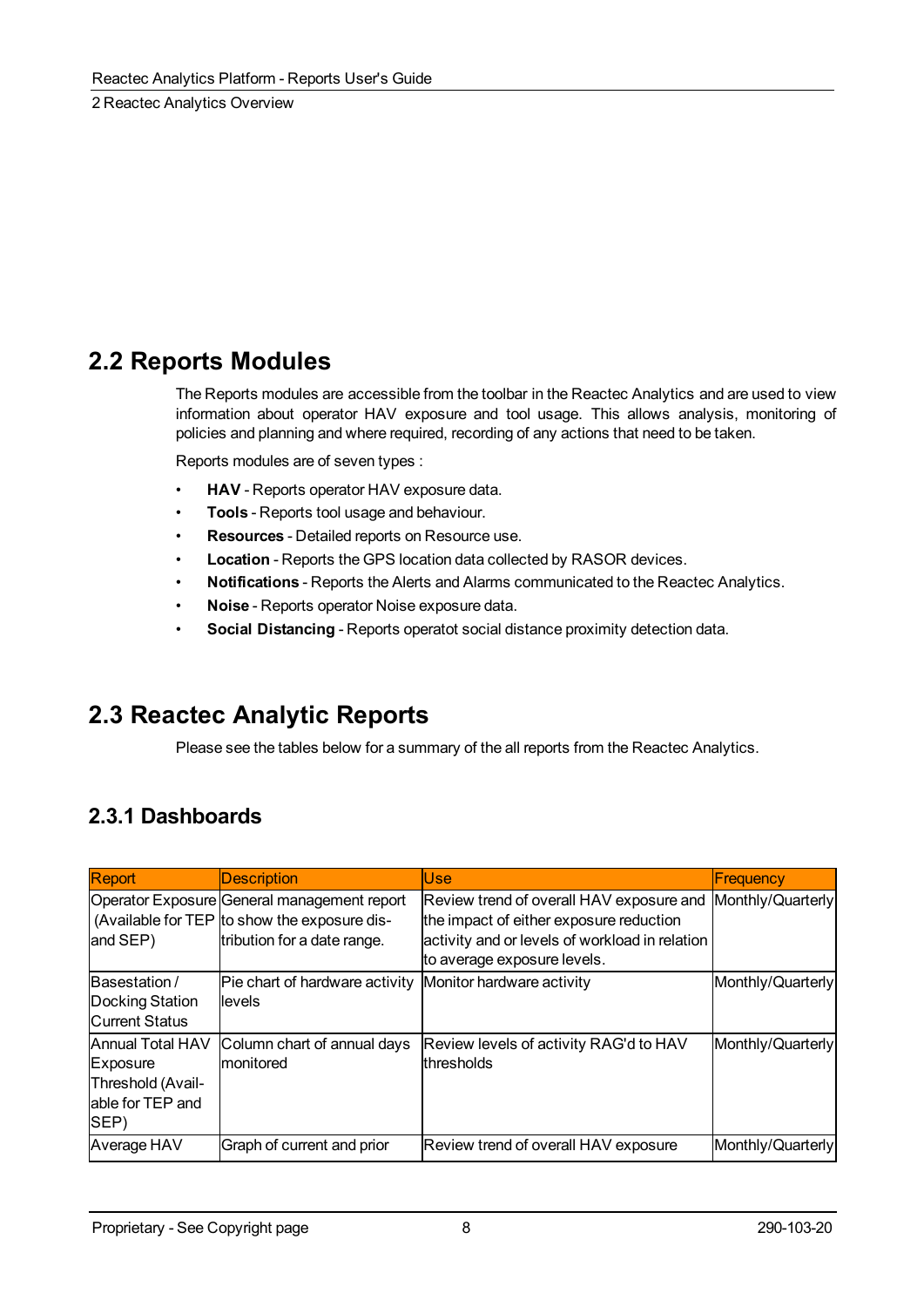| <b>Exposure Trend</b>   | year by month of overall work-                                                 |                                                                      |                   |
|-------------------------|--------------------------------------------------------------------------------|----------------------------------------------------------------------|-------------------|
| (Available for TEP      | force average daily exposure                                                   |                                                                      |                   |
| and SEP)                |                                                                                |                                                                      |                   |
| Average Operator        | Tabled summary of HAV                                                          | Compare HAV exposure levels between                                  | Monthly/Quarterly |
|                         | Points HAV Expos-exposure by data group                                        | operating groups                                                     |                   |
| ure (Available for      |                                                                                |                                                                      |                   |
| TEP or SEP or           |                                                                                |                                                                      |                   |
| both)                   |                                                                                |                                                                      |                   |
| Monthly Total HAV       |                                                                                | Column chart of monthly days Review levels of activity RAG'd to HAV  | Monthly/Quarterly |
| Exposure (Avail-        | monitored                                                                      | thresholds                                                           |                   |
| able for TEP or         |                                                                                |                                                                      |                   |
| SEP or both)            |                                                                                |                                                                      |                   |
| <b>Total Contact</b>    | For the filtered period com-                                                   | Monitor performance change                                           | Monthly/Quarterly |
| Events                  | pare the total number of con-                                                  |                                                                      |                   |
|                         | tact events with prior period                                                  |                                                                      |                   |
| Monthly contact         |                                                                                | Column chart of monthly con- Review levels of contact RAG'd to prox- | Monthly/Quarterly |
| events                  | tact events                                                                    | imity thresholds                                                     |                   |
|                         | Contact time trend For the filtered period the aver-Monitor performance change |                                                                      | Monthly/Quarterly |
|                         | age daily operator contact                                                     |                                                                      |                   |
|                         | time (minutes)                                                                 |                                                                      |                   |
| Average Operator        | Tabled summary of operator                                                     | Compare contact levels between operating Monthly/Quarterly           |                   |
| <b>Contact Exposure</b> | contact by data group                                                          | groups                                                               |                   |
| Interventions           | Column chart of interventions                                                  | Overview of level of interventions raised                            | Monthly/Quarterly |
|                         | raised by month                                                                |                                                                      |                   |
| Operators and sig-      | Column of operators against                                                    | Overview of acknowledgement of personal Monthly/Quarterly            |                   |
| natures                 | whom an intervention has                                                       | interventions                                                        |                   |
|                         | been raised and their sig-                                                     |                                                                      |                   |
|                         | natures have been collected                                                    |                                                                      |                   |
| Interventions by        | Pie chart of intervention cat-                                                 | Identify most common intervention types                              | Monthly/Quarterly |
| category                | egories                                                                        |                                                                      |                   |
| Controls                | Table of raised controls and                                                   | Control measure management                                           | Monthly/Quarterly |
|                         | their status                                                                   |                                                                      |                   |
| <b>Control Measure</b>  | Time graph of data of inter-                                                   | Monitor effectiveness of controls                                    | Monthly/Quarterly |
| Analysis                | ventions against overall HAV                                                   |                                                                      |                   |
|                         | daily exposure level                                                           |                                                                      |                   |
| <b>HAV Risk Flag</b>    | A summary grid to indicate if                                                  | Quickly assess overall or filtered by                                | Monthly/Quarterly |
| (Available for          | there are high risk individuals                                                | Region Division, or Group where in your                              |                   |
| TEP or SEP)             | within your workforce and                                                      | organisation your HAV risk levels meet                               |                   |
|                         | whether the level of mon-                                                      | expectations.                                                        |                   |
|                         | itoring of workers is accept-                                                  |                                                                      |                   |
|                         | able. The worker risk level                                                    |                                                                      |                   |
|                         | and acceptable level of mon-                                                   |                                                                      |                   |
|                         | itoring is configurable to your                                                |                                                                      |                   |
|                         | organisations expectations.                                                    |                                                                      |                   |

### <span id="page-12-0"></span>**2.3.2 Live Dashboard**

| R |  |  |
|---|--|--|
|   |  |  |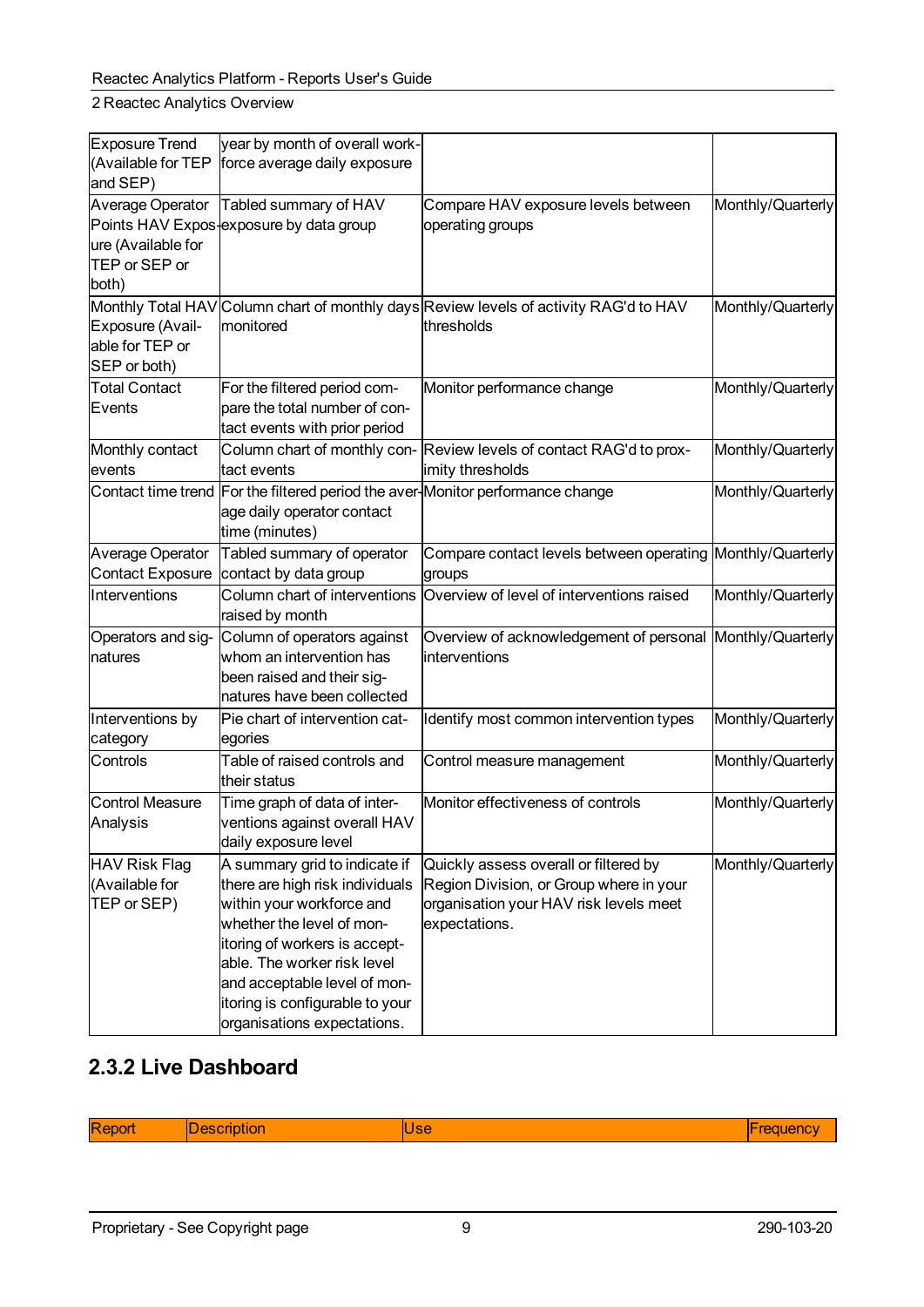| LIVE Dash- | Key statistics received from       | Monitor the exposure levels of deployed operators | IN/A |
|------------|------------------------------------|---------------------------------------------------|------|
| Iboard     | <b>RASOR</b> devices active within | land track the locations of active RASOR's.       |      |
|            | the day on HAVS, noise and         |                                                   |      |
|            | proximity breaches                 |                                                   |      |

## <span id="page-13-0"></span>**2.3.3 HAV Management - Exposure Data Reports**

| Report                            | <b>Description</b>                                                                                                                                                                                                                                                                                                                                                                                                                            | Use                                                                                                                                                                                                                                                                                                                                                                                                                                                                                                                                                                            | Frequency                              |
|-----------------------------------|-----------------------------------------------------------------------------------------------------------------------------------------------------------------------------------------------------------------------------------------------------------------------------------------------------------------------------------------------------------------------------------------------------------------------------------------------|--------------------------------------------------------------------------------------------------------------------------------------------------------------------------------------------------------------------------------------------------------------------------------------------------------------------------------------------------------------------------------------------------------------------------------------------------------------------------------------------------------------------------------------------------------------------------------|----------------------------------------|
| age Exposure                      | Workforce Aver-General management report<br>to show the exposure trend<br>for a date range.                                                                                                                                                                                                                                                                                                                                                   | Review trend of overall HAV exposure and<br>the impact of either exposure reduction activ-<br>ity and or levels of workload in relation to aver-<br>age exposure levels.                                                                                                                                                                                                                                                                                                                                                                                                       | Monthly/Quarterly                      |
| Exposure<br>Levels<br>Reached     | General management report<br>to show the number of oper-<br>ator days that fell into each<br>HSE exposure level.                                                                                                                                                                                                                                                                                                                              | Monthly/Quarterly as part of the management Monthly/Quarterly<br>review, total exposure level breaches and<br>exposure level breaches over time.                                                                                                                                                                                                                                                                                                                                                                                                                               |                                        |
| Workforce<br>Daily Exposure       | daily exposure data for each<br>operator over the specified<br>date range.                                                                                                                                                                                                                                                                                                                                                                    | $\mathsf A$ graphical report to show the Review to see the spread of exposure points<br>across the workforce or group, day by day.<br>Useful for comparing operator's level of expos-<br>ure.                                                                                                                                                                                                                                                                                                                                                                                  | Weekly/On<br>Demand                    |
| <b>Operator Daily</b><br>Exposure | A detailed report to show the<br>daily exposure data for each<br>operator. The report shows<br>the operator's total exposure<br>as well as the time spent<br>using tools and Intervention<br>notes. The report will also<br>inform in greyed out text act-<br>ive operators who have not<br>used the system in the report<br>period.                                                                                                          | Review to see who has breached exposure<br>levels, on what projects and from which tools<br>they have accrued exposure. Also review tool<br>sharing activity. This reports displays Inter-<br>vention notes against specific operators<br>where recorded. Interventions can be added<br>by users with access to administer inter-<br>ventions by clicking the plus symbol. Details<br>of any interventions recorded can be viewed<br>by clicking the magnifying glass. Intervention<br>details will include whether a signature has<br>been collected against the intervention | Daily/Weekly                           |
| Operator Aver-<br>age Exposure    | The report shows the num-<br>ber of days monitored for the<br>specified date range and the<br>same prior period. It also<br>reports the number of times<br>the operator has breached<br>thresholds. The exposure vari-<br>ance illustrates increased or<br>decreased exposure relative<br>to the prior period. The report<br>will also inform in greyed out<br>text active operators who<br>have not used the system in<br>the report period. | Review operators most exposed overall and<br>their exposure trends. Further view of tools<br>used overall to understand main source of<br>exposure as well as specific daily tool use<br>and tool sharing. This information better sup-<br>ports exposure reduction planning.                                                                                                                                                                                                                                                                                                  | Weekly/Monthly /<br>Quarterly/Annually |
| <b>LIVE Operator</b>              | A report of all HAVwear data<br>HAV Exposure transmitted by RASOR                                                                                                                                                                                                                                                                                                                                                                             | Review operators HAV exposure levels dur-<br>ing the working day                                                                                                                                                                                                                                                                                                                                                                                                                                                                                                               | N/A                                    |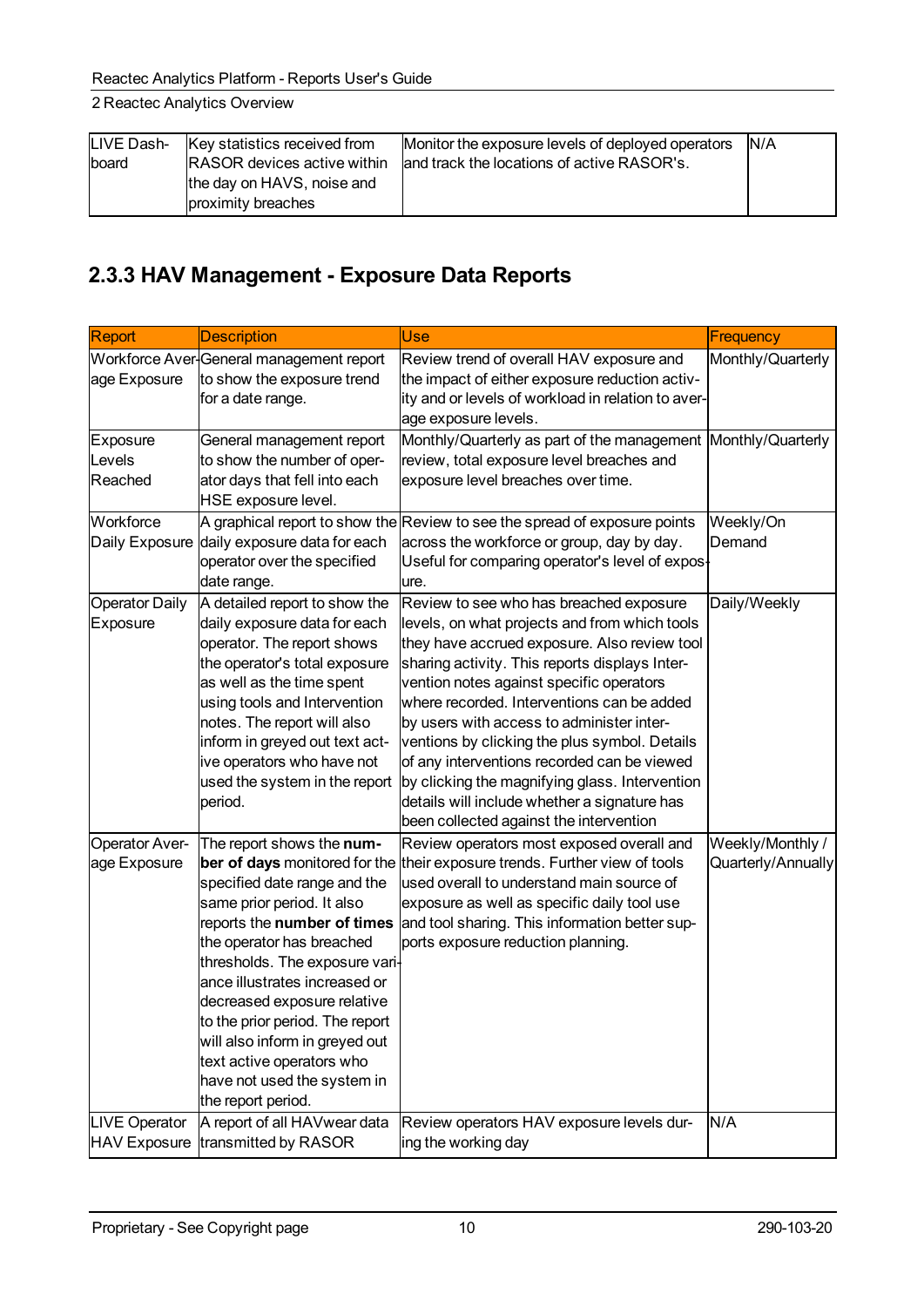|                      | devices for HAVwear devices                               |                                                                                                                                                                    |                                |
|----------------------|-----------------------------------------------------------|--------------------------------------------------------------------------------------------------------------------------------------------------------------------|--------------------------------|
|                      | which have not been docked.                               |                                                                                                                                                                    |                                |
| <b>LIVE Operator</b> | Identifies the location of act-                           | Track the location of active RASOR devices.                                                                                                                        | IN/A                           |
| <b>HAV Location</b>  | live RASOR devices at the                                 |                                                                                                                                                                    |                                |
|                      | ltime of their last com-                                  |                                                                                                                                                                    |                                |
|                      | munication.                                               |                                                                                                                                                                    |                                |
|                      | Operator Expos <sup>1</sup> A detailed report to show the | Review to see who has concerning levels of                                                                                                                         | Weekly/Monthly                 |
| ure Action           | daily exposure data for each                              | exposure , which tools they have Driven the                                                                                                                        |                                |
|                      |                                                           | operator as well as the source exposure and what interventions have been                                                                                           |                                |
|                      |                                                           | of the exposure and any inter- $ $ put in place. Where an intervention has been                                                                                    |                                |
|                      | ventions logged against                                   | added a signature box is available to collect a                                                                                                                    |                                |
|                      | them. There is space for an                               | signature against the intervention                                                                                                                                 |                                |
|                      | operator signature in the case                            |                                                                                                                                                                    |                                |
|                      | of companies who wish to                                  |                                                                                                                                                                    |                                |
|                      | download PDF copy and                                     |                                                                                                                                                                    |                                |
|                      | have the report signed and<br>filed for personnel files.  |                                                                                                                                                                    |                                |
|                      |                                                           |                                                                                                                                                                    |                                |
| lure                 |                                                           | Top Tool Expos A general management report Review which tools are most exposing oper-<br>to show the aggregate expos- ators to HAV overall and the trend of expos- | Monthly/Quarterly/<br>Annually |
|                      |                                                           | $\vert$ ure to each tool for the selec- $\vert$ ure. This can help in understanding actions                                                                        |                                |
|                      | ted date range.                                           | that will provide the greatest benefit in redu-                                                                                                                    |                                |
|                      |                                                           | cing exposure to workers by identifying tool                                                                                                                       |                                |
|                      |                                                           | replacements or changes in working prac-                                                                                                                           |                                |
|                      |                                                           | ltices.                                                                                                                                                            |                                |
|                      |                                                           | Intervention List A general management report  To record Interventions taken against con-                                                                          | Monthly/Quarterly              |
|                      |                                                           | that lists all Interventions with cerning levels of exposure. Interventions can                                                                                    |                                |
|                      | full details of who the Inter-                            | be recorded against individual operators and                                                                                                                       |                                |
|                      | vention has been logged                                   | by project/ group.                                                                                                                                                 |                                |
|                      | against and when.                                         |                                                                                                                                                                    |                                |
| <b>Blocked Data</b>  |                                                           | A general management report To review what data has been blocked and by On Demand                                                                                  |                                |
|                      | that lists all Blocked Data                               | lwhom.                                                                                                                                                             |                                |
|                      | records and who blocked it.                               |                                                                                                                                                                    |                                |
|                      |                                                           |                                                                                                                                                                    |                                |

## <span id="page-14-0"></span>**2.3.4 HAV Management - Tool Data Reports**

| Report     | <b>Description</b>                      | lUse.                                                                                                                                                                                                                                                                                                                                                                                                                                                                                             | <b>Frequency</b>                |
|------------|-----------------------------------------|---------------------------------------------------------------------------------------------------------------------------------------------------------------------------------------------------------------------------------------------------------------------------------------------------------------------------------------------------------------------------------------------------------------------------------------------------------------------------------------------------|---------------------------------|
| ation      | nitude and HAVwear<br>sensed vibration. | Tool Tag Vari-Comparisons between tool To assess if tools are being used for the wrong<br>programmed vibration mag- task. Assess if tools are being used incorrectly<br>by the operator. Assess if tool tags have been pro-<br>grammed incorrectly. It is recommended that<br>tool tag variations merit investigation only<br>when it has been determined from the top<br>tool exposure report that the tool is heavily<br>used and creates a significantly higher SEP<br>to TEP risk assessment. | On Demand/<br>Monthly/Quarterly |
| Tool Usage | Shows use of individual                 | Identify if tools are used more than others to                                                                                                                                                                                                                                                                                                                                                                                                                                                    | Quarterly/Annually              |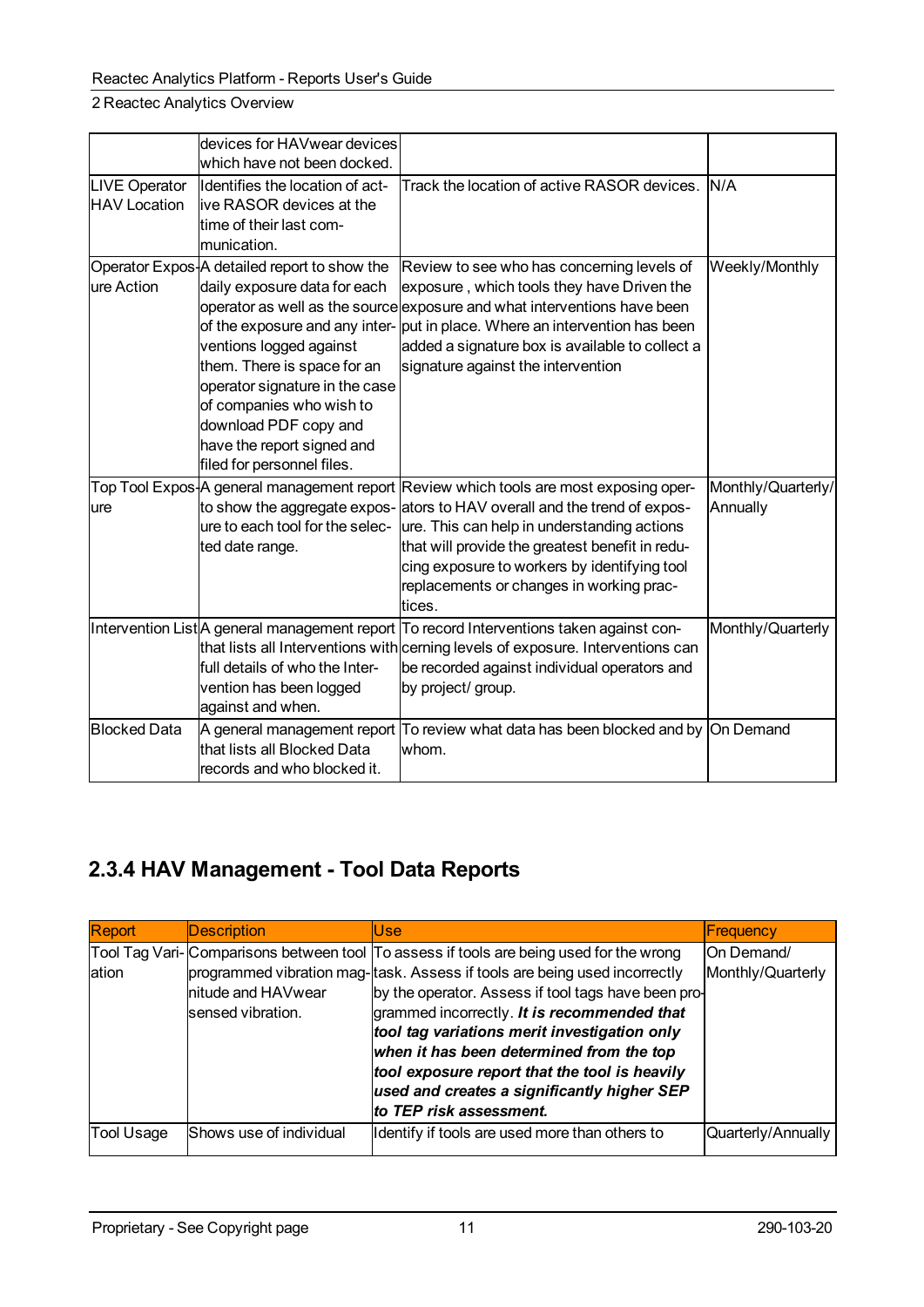|                                      | tools ranked by trigger<br>ltime.                                                                                                                                    | address over reliance on specific tools and to sup-<br>port proactive and predictive tool maintenance.<br>Assess overall tool use within a project or team.<br>Assess numbers of days specific tool types are<br>used to assess sufficient stock levels and<br>remove redundant tools. Understand correct tool<br>use for projects through viewing tool usage per<br>day by operators. |                                     |
|--------------------------------------|----------------------------------------------------------------------------------------------------------------------------------------------------------------------|----------------------------------------------------------------------------------------------------------------------------------------------------------------------------------------------------------------------------------------------------------------------------------------------------------------------------------------------------------------------------------------|-------------------------------------|
| <b>Tool Util-</b><br>isation         | A report that displays tools<br>grouped by manufacturer<br>and tool type and reports<br>on inventory and usage.                                                      | When tools have been assigned to Tool Types,<br>this report allows the tracking of tool inventory<br>and tool usage. Useful for anyone responsible for<br>maintenance/replacement of tools.                                                                                                                                                                                            | Quarterly/Annually                  |
| <b>Trends</b>                        | Tool Vibration A 24 month report for all<br>tools detailing average<br>sensed vibration relative to<br>tool tag vibration over set<br>time periods.                  | Viewing sensed vibration level trend may high-<br>light poor performing tools or poor tool use.<br>Details of who has used the tool and the expos-<br>ure points accrued can be listed from selecting<br>the Details and Operators buttons.                                                                                                                                            | On<br>Demand/Quarterly/<br>Annually |
| <b>Tool Service</b><br><b>Status</b> | The report displays the ser-<br>$ $ vice status for each tool<br>that has been configured<br>for Track Service Man-<br> agement.                                     | To review tools the service status of tools. The<br>report details dates of the last and next service<br>period, the trigger/hours remaining until the next<br>service and the percentage of service period that<br>has been used. useful for anyone responsible for<br>maintenance/replacement of tools.                                                                              | Monthly/<br>Quarterly/Annually      |
| <b>Devices</b><br>Signed Out         | This report shows what<br>HAV devices are currently<br>signed out, who signed<br>them out and when.                                                                  | HAV exposure data will not be reported until<br>devices are returned to the Docking Station. This<br>report can assist with establishing when any<br>HAVwear have not been returned. It can also help<br>track lost HAVwear.                                                                                                                                                           | On Demand                           |
| Spot Check                           | A detailed report that<br>provides daily operator<br>HAV exposure data and<br>tool usage history over the<br>specified date range by<br>each individual tool record. | This report is useful when viewing an employee's<br>detailed HAV exposure data. It provides details,<br>in one report, exposure data, which tools have<br>been used and for how long. The HAVwear cre-<br>ates a new tool record for every tool tagged and<br>for every instance vibration is determined after a<br>15 minute period.                                                  | On Demand                           |
| <b>HAV Device</b><br>Switched Off    | Lists all operators who<br>have switched HAVwear<br>off and for how long over<br>the specified data range.                                                           | Useful for tracking which operators have<br>switched HAVwear off and for how long. By click-<br>ing on the details button, it will list, by day, the dur-<br>ation the device was switched off and the action<br>that caused it to switch back on.                                                                                                                                     | On Demand                           |

### <span id="page-15-0"></span>**2.3.5 HAV Management - Resource Data Reports**

| Report          | <i><b>IDescription</b></i> | Use                                           | <b>IFrequency</b> |
|-----------------|----------------------------|-----------------------------------------------|-------------------|
| <b>IDevices</b> | This report shows what HAV | IHAV exposure data will not be reported until | IOn Demand        |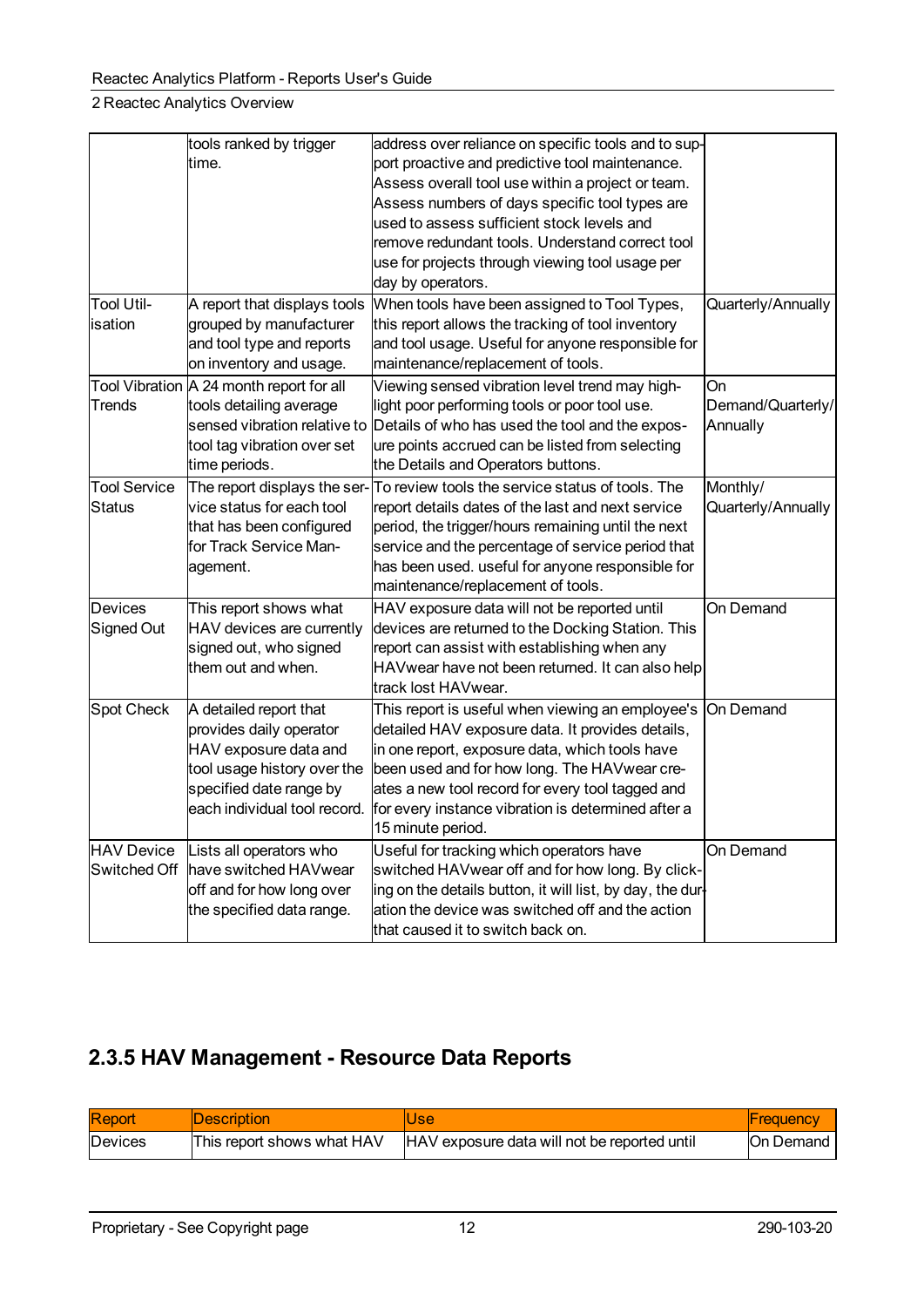| Signed Out                  | devices are currently signed<br>out, who signed them out and<br>lwhen.                                                                                            | devices are returned to the Docking Station. This<br>report can assist with establishing when any<br>HAVwear have not been returned. It can also help<br>ltrack lost HAVwear.                                                                                                                                                          |            |
|-----------------------------|-------------------------------------------------------------------------------------------------------------------------------------------------------------------|----------------------------------------------------------------------------------------------------------------------------------------------------------------------------------------------------------------------------------------------------------------------------------------------------------------------------------------|------------|
| Spot Check                  | A detailed report that provides<br>daily operator HAV exposure<br>data and tool usage history<br>over the specified date range<br>by each individual tool record. | This report is useful when viewing an employee's<br>detailed HAV exposure data. It provides details, in<br>one report, exposure data, which tools have been<br>used and for how long. The HAV wear creates a<br>new tool record for every tool tagged and for every<br>linstance vibration is determined after a 15 minute<br>lperiod. | On Demand  |
| HAV Device<br>lSwitched Off | Lists all operators who have<br>lswitched HAVwear off and for<br>how long over the specified<br>data range.                                                       | Useful for tracking which operators have switched<br>HAVwear off and for how long. By clicking on the<br>details button, it will list, by day, the duration the<br>$ $ device was switched off and the action that caused $ $<br>lit to switch back on.                                                                                | lOn Demand |

### <span id="page-16-0"></span>**2.3.6 Location Reports**

| Report      | <b>Description</b>                         | lUse                                                                  | Frequency |
|-------------|--------------------------------------------|-----------------------------------------------------------------------|-----------|
| Live Work-  | Identifies the location of active          | Overview where RASOR devices are being act-                           | N/A       |
| force Loca- | <b>RASOR</b> devices at the time of        | ively used.                                                           |           |
| tion        | their last communication.                  |                                                                       |           |
| Operator    |                                            | Illustrates the movements of act- Allows tracking of RASOR operators. | N/A       |
|             | Location His- live RASOR units since being |                                                                       |           |
| tory        | assigned to an operator.                   |                                                                       |           |

### <span id="page-16-1"></span>**2.3.7 Notification Reports**

| Report                    | Description                                                                                                                                               | lUse.                                                                                                                                               | <b>Frequency</b>  |
|---------------------------|-----------------------------------------------------------------------------------------------------------------------------------------------------------|-----------------------------------------------------------------------------------------------------------------------------------------------------|-------------------|
| Operator                  | Reports all open Check-in                                                                                                                                 | Track active lone workers being managed by                                                                                                          | IN/A              |
| Check In's                | activity.                                                                                                                                                 | Check-in notifications.                                                                                                                             |                   |
| Operator<br><b>Alarms</b> | lan action icon allows all<br>Idetails of the Alarm to be<br>lreviewed.                                                                                   | Reports all Alarm activity over Ensure Alarms managed adequately and repeat-<br>a selected time period. Use of ling patterns identified for action. | Weekly/Monthly    |
| Operator<br>Alerts        | The same information reported Review Alert trends.<br>for Alarms but covering noti-<br>fications considered less crit-<br>lical and classified as Alerts. |                                                                                                                                                     | Monthly/Quarterly |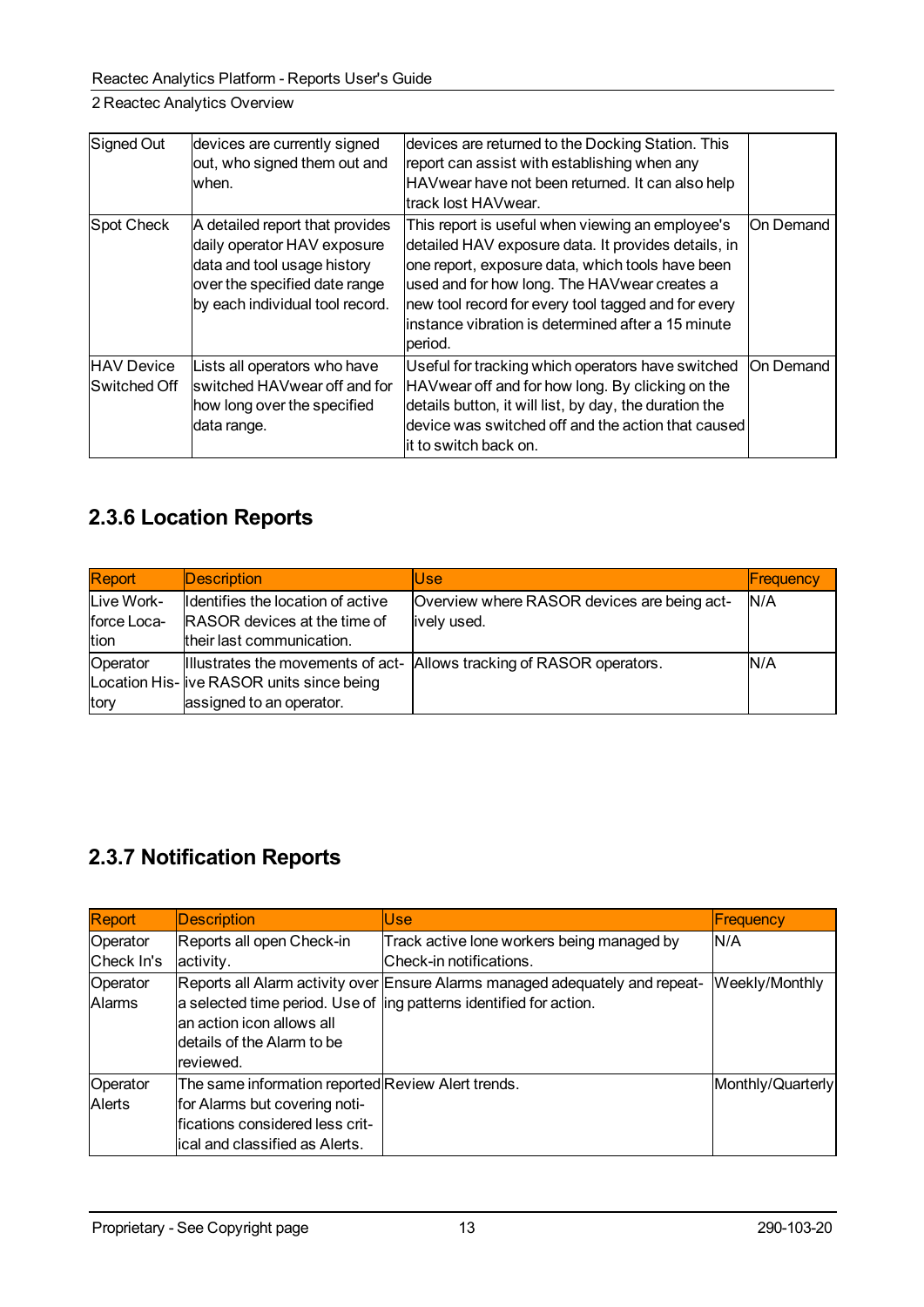## <span id="page-17-0"></span>**2.3.8 Noise Reports**

| Report                | <b>Description</b>               | Use                                               | Frequency          |
|-----------------------|----------------------------------|---------------------------------------------------|--------------------|
| <b>Operator Aver-</b> | The report shows the num-        | Review operators most exposed overall and         | Weekly/Monthly /   |
| age Noise             | ber of days monitored for        | their exposure trends. This information better    | Quarterly/Annually |
| Exposure              | the specified date range and     | supports exposure reduction planning.             |                    |
|                       | the same prior period. It also   |                                                   |                    |
|                       | reports the number of times      |                                                   |                    |
|                       | the operator has breached        |                                                   |                    |
|                       | thresholds. The exposure         |                                                   |                    |
|                       | lvariance illustrates increasedl |                                                   |                    |
|                       | or decreased exposure rel-       |                                                   |                    |
|                       | ative to the prior period. The   |                                                   |                    |
|                       | report will also inform in       |                                                   |                    |
|                       | greyed out text active oper-     |                                                   |                    |
|                       | ators who have not used the      |                                                   |                    |
|                       | system in the report period.     |                                                   |                    |
| LIVE Operator         | A report of all Noise data       | Review operators noise exposure levels during N/A |                    |
| Noise Expos-          | transmitted by RASOR             | the working day.                                  |                    |
| lure                  | devices for noise dosimeter      |                                                   |                    |
|                       | devices which have not been      |                                                   |                    |
|                       | docked.                          |                                                   |                    |

## <span id="page-17-1"></span>**2.3.9 Proximity Reports**

| <b>Report</b> | <b>Description</b>                        | Use                                                                             | Frequency    |
|---------------|-------------------------------------------|---------------------------------------------------------------------------------|--------------|
| Workforce     | Report by operator of number              | Identify employees or operations resulting in poor Daily/Weekly                 |              |
| Contact       | of days monitored, total and              | levels of social distancing to develop intervention                             |              |
|               | average contact time and the              | measures. Action buttons allow an analysis for                                  |              |
|               | number of contact Instances               | each individual of the key times of the day for con-                            |              |
|               |                                           | identified as short, moderate or tact or the key individuals. Contact instances |              |
|               | lsustained.                               | within the same day with the same person are                                    |              |
|               |                                           | aggregated in the RAG (Red, Amber, Green),                                      |              |
|               |                                           | Short, Moderate and Sustained reporting, there-                                 |              |
|               |                                           | fore if two individuals have two short interactions                             |              |
|               |                                           | but the combined time is moderate, this will be                                 |              |
|               |                                           | reported as one moderate instance. Interventions                                |              |
|               |                                           | can be added by users with access to administer                                 |              |
|               |                                           | interventions by clicking the plus symbol. Details                              |              |
|               |                                           | of any interventions recorded can be viewed by                                  |              |
|               |                                           | clicking the magnifying glass. Intervention details                             |              |
|               |                                           | will include whether a signature has been col-                                  |              |
|               |                                           | lected against the intervention.                                                |              |
|               | Contact Tra- Report by operator of causes | Identify cause of individual social distance beha-                              | Daily/Weekly |
| cing          | of social distance proximity              | viour and support contact tracing.                                              |              |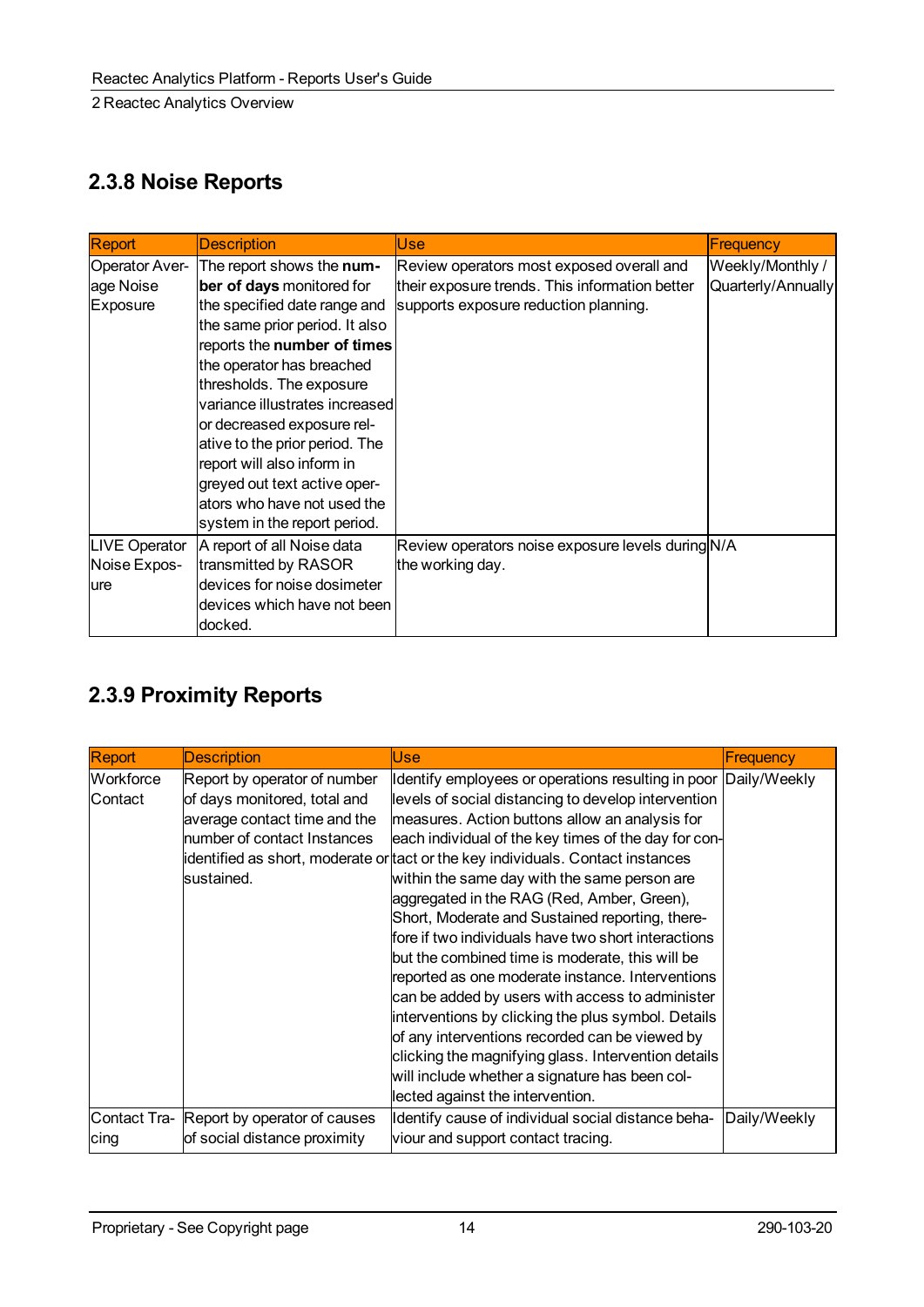|                                           | records naming individuals and<br>ldate and time of occurrence.                                                                                                                                                                                       |                                                                                                                                                                                                                                                                                                                                                                                      |                |
|-------------------------------------------|-------------------------------------------------------------------------------------------------------------------------------------------------------------------------------------------------------------------------------------------------------|--------------------------------------------------------------------------------------------------------------------------------------------------------------------------------------------------------------------------------------------------------------------------------------------------------------------------------------------------------------------------------------|----------------|
| Check                                     | Contact Spot Details for each individual<br>each day when they were mon-expect them to be.<br>litored and the contact time<br>within that period.                                                                                                     | Ensure individuals are protected when you                                                                                                                                                                                                                                                                                                                                            | Daily/Weekly   |
| Safe Zone<br>Time                         | Details for each operator the<br>amount of time tagged into a<br>safe zone and the total time<br>tagged into a safe zone.                                                                                                                             | Ensure individuals are protected when you<br>expect them to be. Click on the action button to<br>see details of tagging in and out of safe zones.                                                                                                                                                                                                                                    | ln/a           |
| Safe Zone<br>Location                     | Identifies the location of safe<br>zone tags for tags that have<br>programmed latitude and lon-<br>gitude data.                                                                                                                                       | Allows a visual rendering of the location of SAFE- N/A<br>ZONES.                                                                                                                                                                                                                                                                                                                     |                |
| cing                                      | Live Operator A report of all SAFE-<br>Contact Tra- DISTANCE social distance<br>alert and alarm data trans-<br>mitted by RASOR devices for<br><b>HAVwear devices which have</b><br>Inot been docked.                                                  | Review operators potentially unsafe contacts dur-N/A<br>ing the working day                                                                                                                                                                                                                                                                                                          |                |
| Operator<br>Contact<br>Exposure<br>Action | A detailed report to show the<br>daily SAFE-DISTANCE con-<br>tact data for each operator.<br>The report shows the oper-<br>lator's total contact time and<br>time within cohorts, with the<br>contact time graded as Short,<br>Moderate or Sustained. | Review to see who has collated high levels of<br>potentially unsafe contact. This report displays<br>Intervention notes against specific operators<br>where recorded. Where an intervention has been<br>added a signature box is available to collect a sig-<br>nature against the intervention. The signature is<br>made within the box using a touch screen or<br>mouse movements. | Weekly/Monthly |
| Exclusion<br>zone detec-<br>ltions        | Report by operator of exclu-<br>sion zone breach records nam- iNDiCATOR exclusion zones.<br>ing individuals and date and<br>time of occurrence.                                                                                                       | Identify cause of individual breaches of                                                                                                                                                                                                                                                                                                                                             | Daily/Weekly   |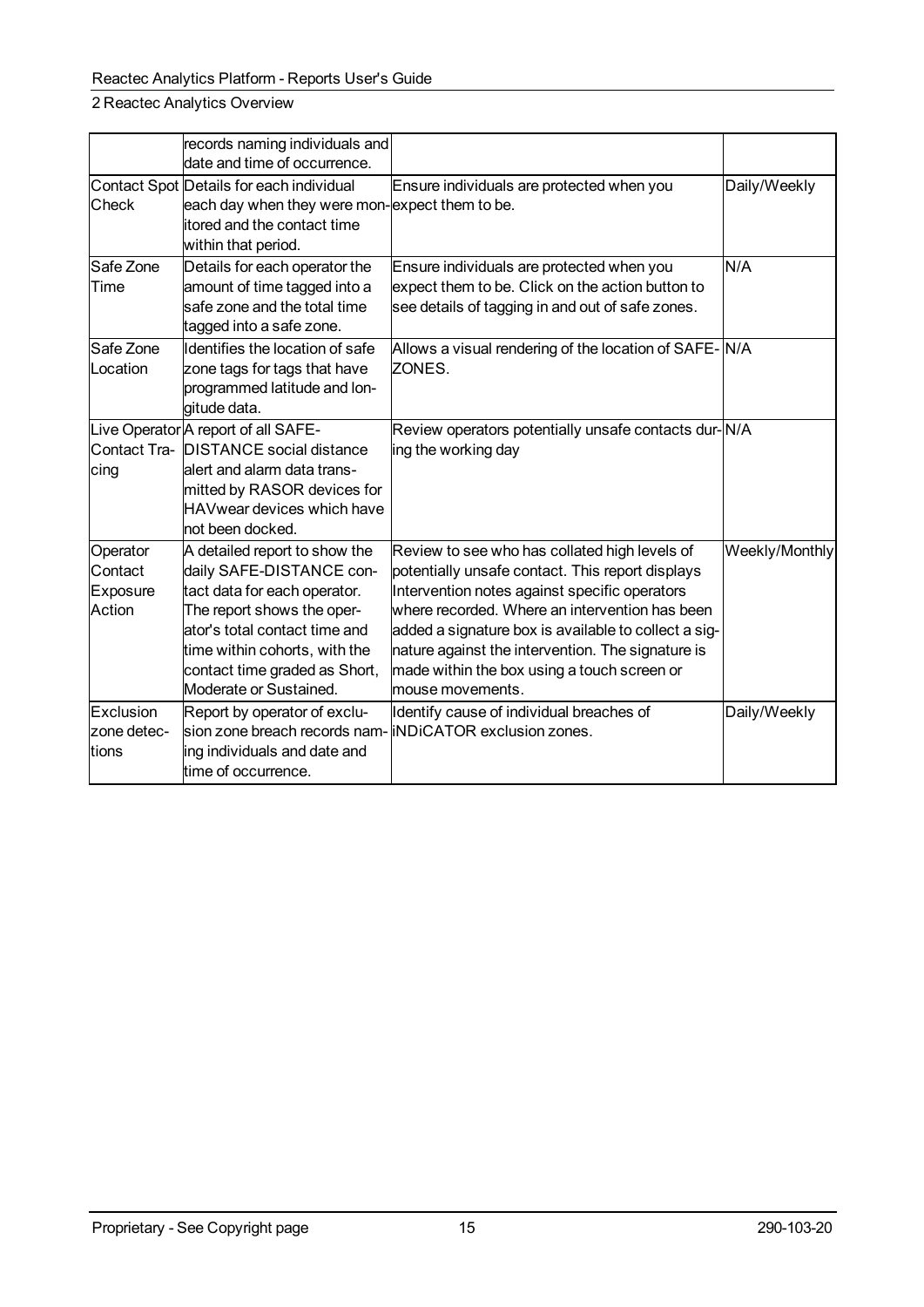# <span id="page-19-0"></span>**3 Operations**

This section provides information about the common operations performed.

## <span id="page-19-1"></span>**3.1 Accessing the Reactec Analytics**

The Reactec Analytics is a hosted service accessible using a web browser.

- 1. Using a web browser, navigate to [www.reactecanalyticsplatform.com](http://www.reactecanalyticsplatform.com/).
- 2. Enter your username and password to *Login*. Your username was sent to you when you were first added to the system.

## <span id="page-19-2"></span>**3.2 Reactec Analytics Reports Filtering**

The Reactec Analytics Toolbar provides access to the available Reports modules. To access a report, click the drop-down menu for the required Reports module, for example **Tools**, then select a Report.

Use the Filter panel to filter the data used in a Report by the Group, Region or Division, and by date range. Labels can be assigned to Operators and provide a fine-grained method of dynamically grouping Operators. All reports that contain Operator data can be filtered by one or more labels. Where multiple Labels are selected, an Operator will be included in the report results if they are currently assigned to any one of the selected Labels.

Note. The Reactec Analytics will maintain a history of label assignments in order to allow reports run on historical data to be filtered using the labels that were assigned to the operators at the time the data was stored in the Reactec Analytics.

To filter the data, select the required filter criteria using the drop-down menus in the Filter panel, then click *View*.

The Report chart displays the data for the chosen Report, filtered according to the selected filter criteria.

### <span id="page-19-3"></span>**3.3 Scheduling a report**

Scheduled reports are PDF copies of the Reports sent to one or more email addresses on a predefined schedule. These are useful to ensure key stakeholders are kept informed.

- 1. Login to the Reactec Analytics.
- 2. On the Toolbar, navigate to the report that you want to schedule, for example, *HAV > Exposure Levels Reached*.
- 3. Using the Filter panel, filter the report data as required then click *Email*. The Email PDF report window opens.
- 4. Enter an email address for each person you want to receive a PDF copy of the report and click **Add**
- 5. Select *Periodically*. The Schedule options are displayed.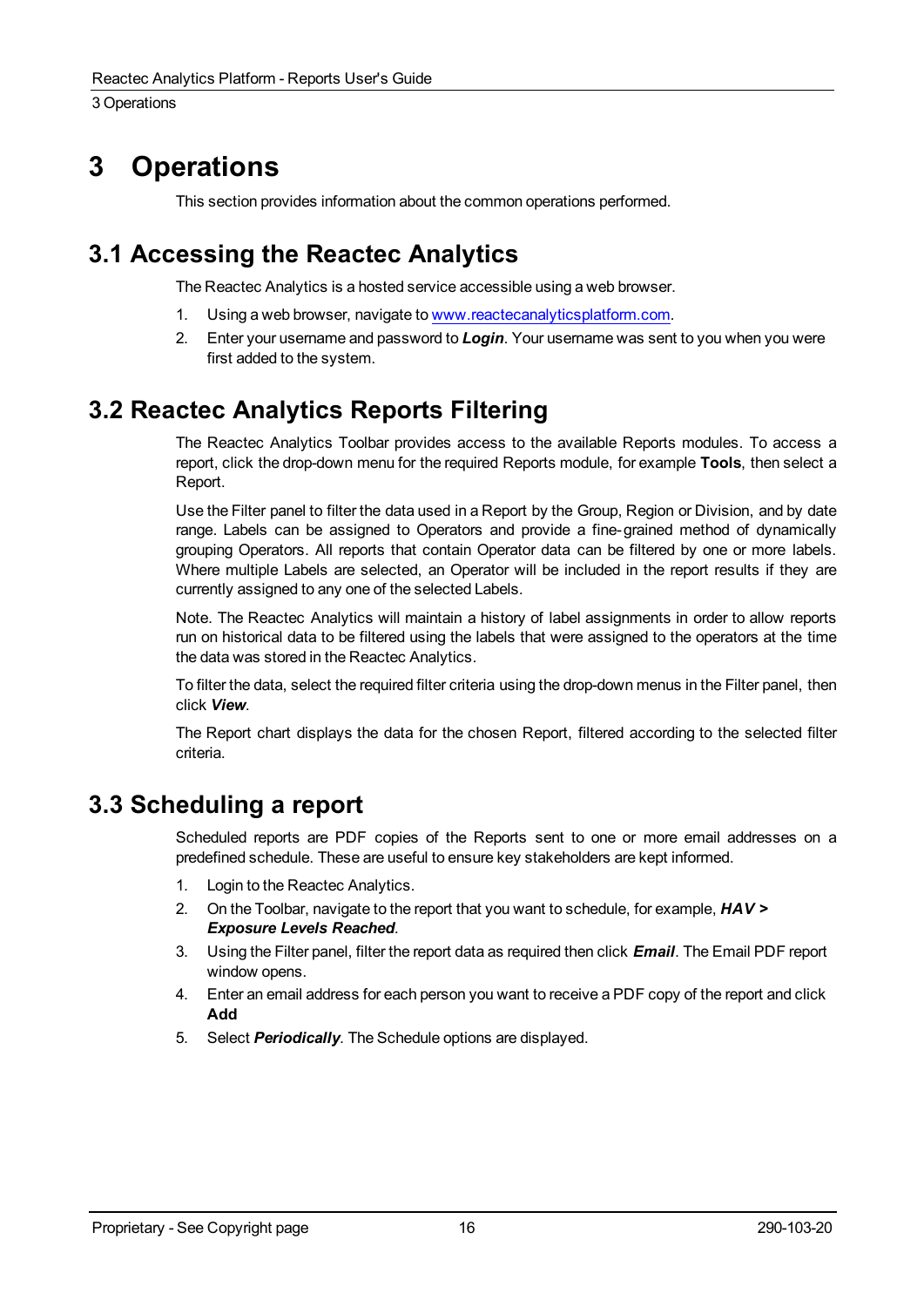| <b>Email PDF Report</b> |                                              | ×                   |
|-------------------------|----------------------------------------------|---------------------|
| Recipient(s)            | Click or type to select                      |                     |
|                         | dummy@reactec.com<br>Reactec Training        | Remove              |
| Email the report        | Now<br><sup>O</sup> Periodically<br>:        |                     |
| Schedule                | Monthly<br>Weekly<br>Daily<br>⋒<br>$\bullet$ |                     |
|                         | 10<br>41<br>hh:mm<br>ß.<br>▾▏<br>▼           |                     |
|                         |                                              | <b>OK</b><br>Cancel |

#### **Figure 2: Email PDF Report page**

- 6. Specify the frequency that the report should be sent.
- 7. Click *OK*. The pop-up closes and the scheduled report is added to the list on the *Report Emails* page.

*You can edit scheduled reports on the Report Emails page.*

### <span id="page-20-0"></span>**3.3.1 View Scheduled Reports**

An Administrator and Group Administrator can view a list of scheduled reports.

- 1. Click **Report Emails** on the top menu, a full list of Scheduled Reports will be displayed.
- 2. To search for Scheduled Reports by a specific Report, Region, Division, Group or Recipient, use the dropdown options from the filter box.
- 3. Click **Filter**

| <b>Report Emails Help</b>                           |                                                                                           |                                                        |                  |                                            |                                                     |                            |  |  |
|-----------------------------------------------------|-------------------------------------------------------------------------------------------|--------------------------------------------------------|------------------|--------------------------------------------|-----------------------------------------------------|----------------------------|--|--|
| <b>Conditions</b>                                   |                                                                                           |                                                        |                  |                                            |                                                     |                            |  |  |
| Report<br><b>Filters</b><br>Recipient(s)            | All<br>$\tau$<br>Region<br>Any<br>Division Any<br>$\mathbf{v}$<br>Click or type to select | v Groups Any                                           |                  | $\boldsymbol{\mathrm{v}}$                  |                                                     |                            |  |  |
| Filter<br>Report<br>Dashboard                       | <b>Recipients</b><br>2: Test Customer User 1, Customer 1 Report User                      | Schedule<br>11:53 on Monday each week                  | Parameters       | <b>Created On</b><br>14/02/2019 11:54:19   | Created By<br><b>Test Customer User 1</b>           | Edit Delete                |  |  |
| Dashboard                                           | 1: Group Admin A                                                                          | 11:54 on Monday each week                              | Group A          | 14/02/2019 11:54:58                        | Test Customer User 1                                | Edit Delete                |  |  |
| Dashboard<br>Dashboard                              | 2: Group Admin B, Group Admin C<br>2: Group Admin A. Group Admin B.                       | 13:22 on Monday each week<br>13:23 on Monday each week | Parks<br>Lothian | 14/02/2019 13:22:56<br>14/02/2019 13:23:22 | <b>Test Customer User 1</b><br>Test Customer User 1 | Edit Delete<br>Edit Delete |  |  |
| Exposure Levels Reached<br>Operator Tool Use By Day | 1: Group Admin A<br>1: Test Customer User 1                                               | 13:28 on Monday each week<br>13:33 every day           | Group A          | 14/02/2019 13:28:20<br>01/04/2019 13:29:52 | Group Admin A<br>Mats Dalgard                       | Edit Delete<br>Edit Delete |  |  |
| Operator Tool Use By Day                            | 1: Test Customer User 1                                                                   | 13:35 every day                                        |                  | 01/04/2019 13:30:43                        | Mats Dalgard                                        | Edi <sup>Delete</sup>      |  |  |
| Spot Checks<br>Workforce Average Exposure           | 1: Test Customer User 1<br>1: Group Admin A                                               | 13:46 every day<br>13:26 on Monday each week           | Group A          | 04/04/2019 13:46:40<br>14/02/2019 13:26:36 | Mats Dalgard<br><b>Test Customer User 1</b>         | Edit Delete<br>Edit Delete |  |  |
|                                                     |                                                                                           |                                                        |                  |                                            |                                                     |                            |  |  |

**Figure 3: View Scheduled Reports**

### <span id="page-20-1"></span>**3.3.2 Managing Scheduled Reports**

Reactec Analytics Administrators and Group Administrators can manage automatic reports which have already been created within the Reactec Analytics.

- 1. Login to the Reactec Analytics.
- 2. On the Toolbar, click **Report Emails**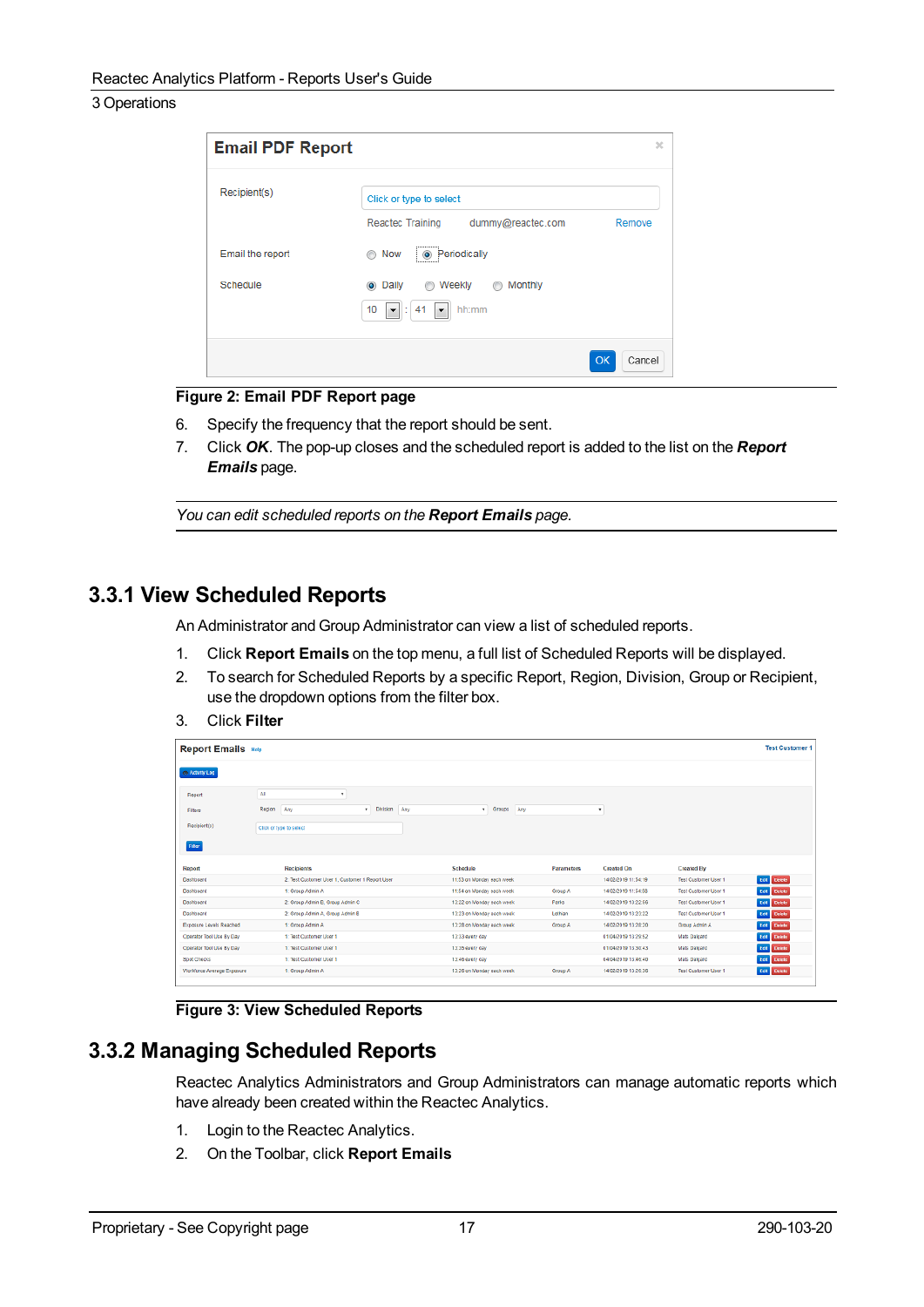3. Selecte the report to be deleted/edited

**Edit Report Email Help** 

4. If choosing to edit, all the report parameters including label filters, in the case the report contains operator details, are available to be changed. After completing all changes click Save

| Report       | Workforce Social Distance Breaches       |                          |
|--------------|------------------------------------------|--------------------------|
| Region       | Any<br>v                                 |                          |
| Division     | Any<br>v                                 |                          |
| Groups       | Any<br>v                                 |                          |
| Report Date  | Last 7 days<br>v                         |                          |
| Labels       | Click or type to select                  |                          |
|              | <b>Cohort: Flintstones</b>               | Remove                   |
| Recipient(s) | Click or type to select                  |                          |
|              | Office Login io@reactec.com              | Remove                   |
| Schedule     | ◯ Weekly (a) Monthly<br>Daily<br>$\circ$ | Quarterly<br>Yearly<br>O |
|              | $14 \times 34 \times$ hh:mm              |                          |
|              | First Day of Month  C Last Day of Month  |                          |

**Figure 4: Edit report page**

## <span id="page-21-0"></span>**3.4 Configuring the Dashboards**

Both the Dashboard and Live Dashboards can be configured to allow the user to edit the view to show data that is of greatest importance to them.

The dashboards operate under the existing data access controls for your account, e.g. if your account settings do not allow access to HAV exposure data, the Dashboard will not show such reports as an option to place in the Dashboard.

All levels of Users have editing permissions.

- 1. Login to the Reactec Analytics.
- 2. On the Toolbar, navigate to **Dashboard** or **Live Dashboard**
- 3. Using the Filter panel, click on the **Edit** button.
- 4. Within the **Edit Dashboard** page, here you can remove reports, add reports and drag the blocks to re-arrange the view:
	- <sup>o</sup> Remove data by clicking the '**X**' button within the block
	- Add data by clicking the 'Add' button at the top, choose from the list of available reports by clicking the '+' button, then click Close.
	- Re-arrange the page view by clicking anywhere within a block and dragging it to your preferred location.
- 5. Click **Save**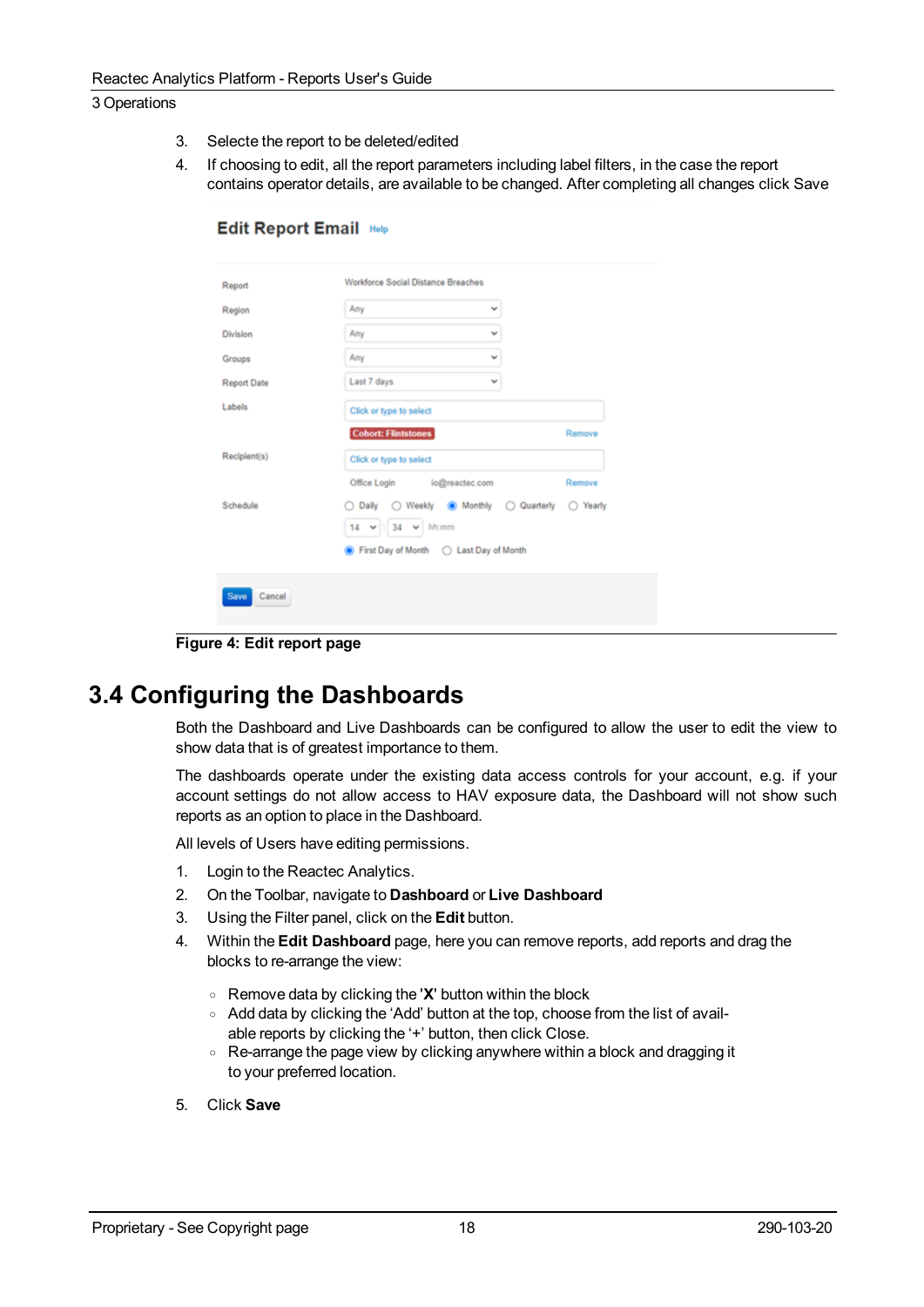

## <span id="page-22-0"></span>**3.5 Configuring the HAV Risk Flag Dashboard Report**

The Dashboard has an option to display a HAV Risk Report that can be configured to your organisations expectations.

Only Administrators have editing permissions for this report.

- 1. Login to the Reactec Analytics.
- 2. On the Toolbar, navigate to **Data/Project Manager**
- 3. Click **HAV Options** from the side menu.
- 4. In the HAV Risk Dashboard Settings box, you can edit the risk Level and Monitoring Level by selecting one of the drop down options provided.
- 5. Click **Save**